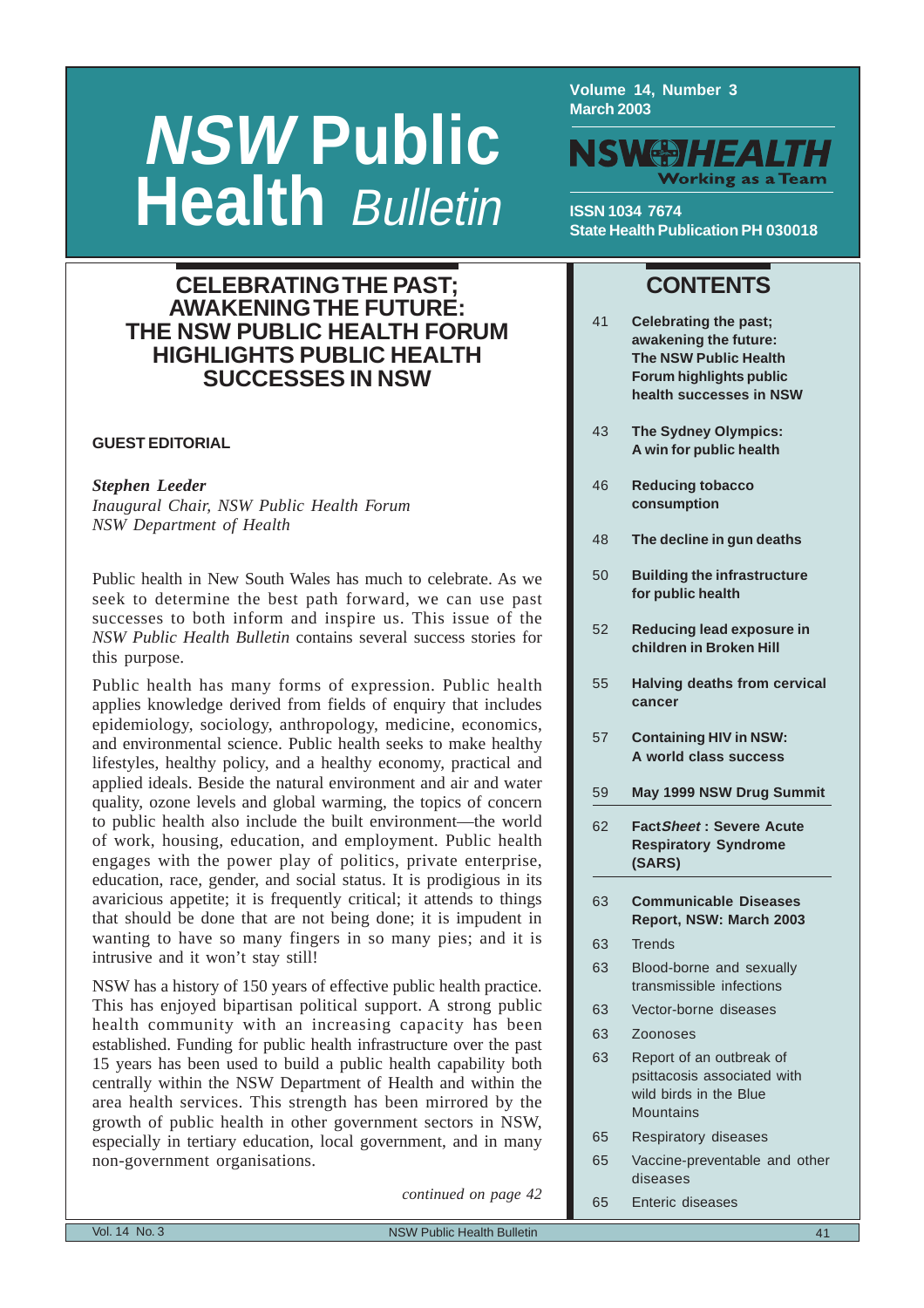*Healthy People 2005—New Directions for Public Health in New South Wales* enunciated a vision for better health for people in NSW through continuing and stronger public health.<sup>1</sup> It spelt out the next steps for public health to take. It proposed a forum of leading public health professionals to provide a broad perspective and to contribute their energy and technical knowledge to fulfilling this vision.

The NSW Public Health Forum is comprised of members appointed by the NSW Minister for Health to advise him or her, through the Director-General, about public health. By its terms of reference, the Forum is to prepare advice on strategies in which health professionals and citizens can work together to improve health opportunities in NSW; to stimulate the formulation of public health plans at the state, area health service, and regional level (the latter in partnership with local government); to advise ways to maintain a well trained public health workforce; to oversee a public health research plan; to recommend strategies for the equitable allocation of public health resources throughout NSW; and to recommend ways to improve the monitoring of public health activity and health outcomes in NSW.

The inaugural meeting of the NSW Public Health Forum was opened by the Hon. Craig Knowles on 3 June 2002. He spoke of his personal concern about childhood obesity in NSW, and the Forum immediately responded by supporting the planning for the Childhood Obesity Summit. The Forum then set about to define the remainder of its agenda. Members identified public health topics and processes where the Forum could make an added contribution to an often already successful enterprise.

The second meeting of the NSW Public Health Forum was held on 14 August 2002. The Director-General of Health, Ms Robyn Kruk, attended and expressed her interest in and strong support for the work of the Forum, and for public health more generally. At that meeting, members of the Forum tabled action proposals for consideration. These proposals included the prevention of obesity, tobacco control, falls prevention, the strengthening of public health infrastructure, addressing equity, strengthening public health programs in the early years of life, health care-associated infection control, the synthesis of the evidence base for public health action, intersectoral action for health, addressing interpersonal violence, ecological public health, colorectal cancer screening, alcohol taxation, and the public health aspects of mass events.

From this long list of topics a shorter one is being developed for practical action throughout 2003. An action plan for 2003 is emerging. Professor Tony Adams, an outstanding public health practitioner with a wealth of experience, both in Australia and internationally, will chair the Forum while I am in New York throughout 2003.

Beyond the development of an action list, the Forum commissioned public health professionals from within its ranks and beyond, to document public health success stories from NSW. The first of these success stories was presented in the January–February issue of the Bulletin, which describes the control of vaccine-preventable diseases (this success story will be continued in the April–May issue). This issue presents the remaining of the success stories.

An untold story of success in public health—a gold medal winner one might say—was the handling of public health aspects of the Sydney Olympic Games in 2000. There were no public health disasters during the Games and this was a quiet and wonderful win. This extraordinary story of detailed planning and diligence is told by Louisa Jorm and Maria Visotina.

Simon Chapman, whose outstanding advocacy in tobacco control has been recognised by international agencies such as the World Health Organization, tells of the many steps that have been taken to achieve the amazing reductions in the prevalence of smoking that have occurred in Australia. Much remains to be done, especially among pockets of high prevalence of smoking, often associated with social disadvantage, but we are really doing well by international comparison.

In another vignette, Simon takes us behind the scenes to view encouraging statistics that document a decline in gunrelated deaths since the 'post-Port Arthur' reforms of gun ownership laws were enacted in 1996.

Sue Morey and Lynne Madden describe the measures taken at the end of the 1980s to strengthen the organisation and delivery of public health in NSW. Included is the early history of the NSW Public Health Officer Training Program begun in 1990. Many leading public health professionals in NSW owe much to this program.

Worldwide, exposure to lead remains a public health problem, especially for children. Huge quantities of lead are released into the atmosphere from old-style petrol. But there are other sources of lead pollution, and the work done in reducing exposure to lead from the mines in Broken Hill, as told by Hugh Burke, Bill Balding, and David Lyle, makes great reading as they ventured into homes, schools and the community to deal with lead in dust and in flaking leadbased paint.

Another global problem is cancer of the cervix. The possibility of a vaccine to prevent this condition is exciting. In the meantime, as Richard Taylor argues in his account of screening for cervical cancer in this state, early detection through Pap smears offers hope and has saved about 2,000 lives in NSW between 1972 and 2000. As Richard says, this is a real public health success story.

On a global scale, there are few public health problems as grim as HIV and AIDS. Kim Stewart and Ron Penny provide a vivid account of the NSW response to HIV, which is a story of containment and control. Community participation, education, case management, policy, and legislation have all played a role in this success. While HIV infection rates have stabilised, the long-term effect of new treatments remains unclear. The social and biological complexity of HIV and AIDS means that it remains in the 'continuing challenge' basket for public health.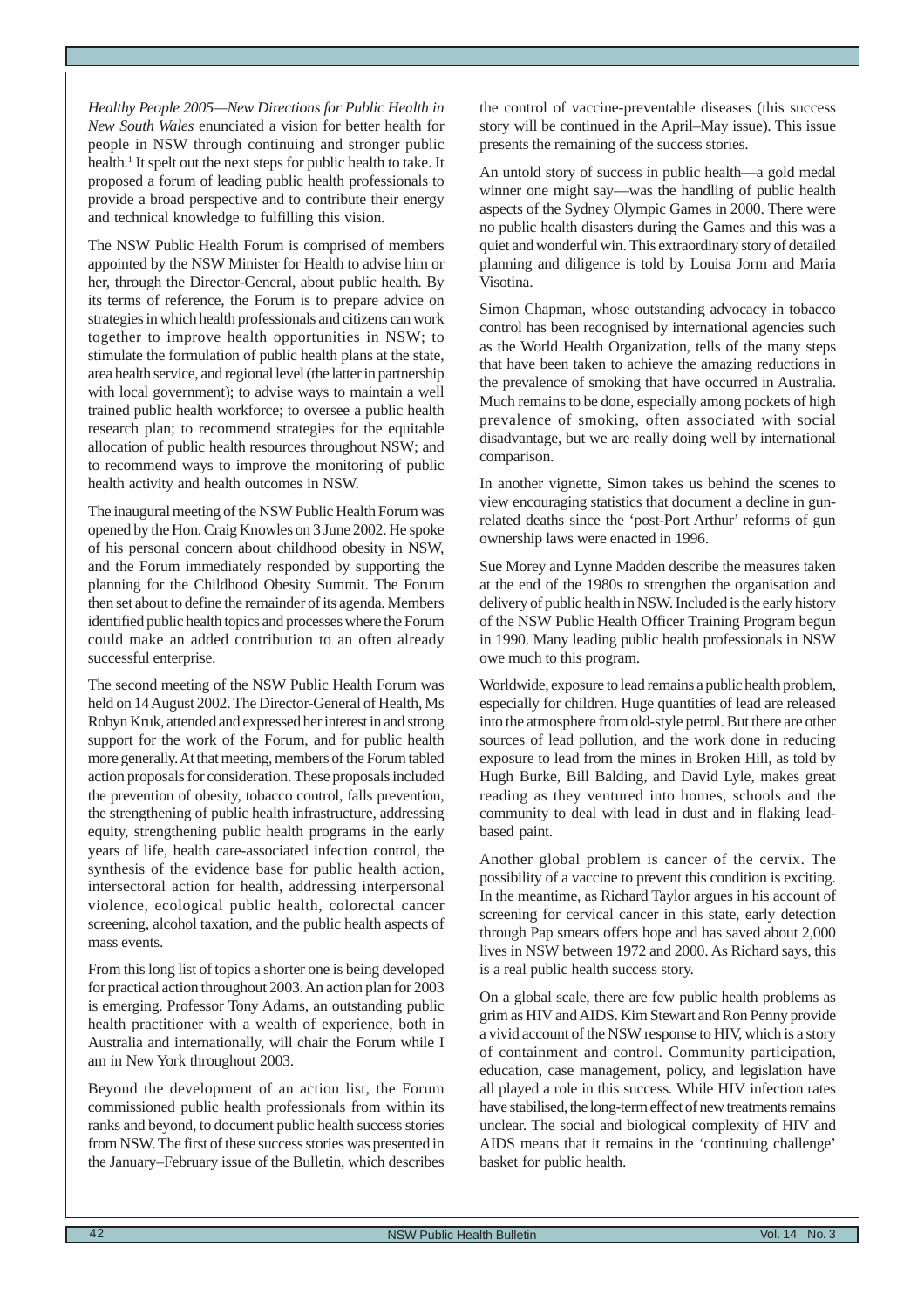<span id="page-2-0"></span>The first summit to consider health and life matters in NSW was the NSW Drug Summit held in May 1999. The cosmopolitan composition of the summiteers was notable. There were 172 resolutions as a result and an action plan followed with, on average, a million dollars for each resolution! More people with drug problems are now receiving due care. Much remains to be done but a coherent, connected set of services has resulted, with measurable benefit.

A second summit, the NSW Childhood Obesity Summit, held in September 2002, was a similar success. Its aim was to build community consensus about future directions in childhood overweight and obesity prevention policy, and to recommend a future course of action. One immediate outcome has been the creation of the NSW Centre for Overweight and Obesity, funded by the NSW Department of Health. The Centre is initially focusing on reducing obesity in children and adolescents, however its long-term aim is the reduction of obesity in the whole NSW population.

The Forum hopes that you will be inspired by these accounts of where public health effort has made a solid contribution to the health of the people of NSW. These success stories augur well for similar continuing contributions to our state of health. The Forum, through its work plan, seeks to be involved with you, the public health professional out in the field. The Forum intends to keep you informed about our thinking, to involve you in forthcoming planning workshops, and to staying close to you and your concerns.

All good wishes for the remainder of 2003!

Regular updates about the Forum will be available through the NSW Public Health Bulletin and communiqués from the Forum. Full and summary versions of Healthy People 2005 can be found at the NSW Department of Health website at **www.health.nsw.gov.au/health-public-affairs/ publications/healthyppl/index.html**.

Comments about the work of the Forum are warmly welcomed and can be made by emailing **pvita@doh.health.nsw.gov.au**.

#### **REFERENCE**

1. Public Health Division. *Healthy People 2005—New Directions for Public Health in NSW*. Sydney: NSW Department of Health, 2000. 图

# **THE SYDNEY OLYMPICS: A WIN FOR PUBLIC HEALTH**

#### *Louisa Jorm*

*Centre for Epidemiology and Research NSW Department of Health*

#### *Maria Visotina*

*Regional Coordination Program NSW Premier's Department*

The Games of the XXVI Olympiad, held in Sydney in September 2000, were the largest mass sporting event ever held in Australia. The local public health system had considerable experience in providing services for mass events, such as the annual City to Surf fun run and the Sydney Gay and Lesbian Mardi Gras. However, the challenge presented by the Olympic Games far outstripped these events in terms of the expected numbers of local and international visitors, the extended duration of the event (two weeks) and its high profile, which was accompanied by an intense level of public, political and media interest.

NSW Health was responsible for providing public health services for the Sydney 2000 Olympic Games, as well as hospital care, health care interpreters and ambulance services. This article reports how the public health services were developed; describes the services and the issues and incidents that they managed; and discusses the public health legacy of the Games.

#### **THE CHALLENGE**

The major public health issues managed in the three summer Olympic Games held prior to the Sydney Games were heat-related illness,<sup>1,3</sup> food safety,<sup>2,3</sup> and bombingrelated injuries resulting from terrorist attack.<sup>3</sup> In 1997, as part of its planning processes, NSW Health conducted a risk assessment to prioritise public health issues for the Sydney Games. This assessment identified the major risks as: food-borne illness, terrorism (from conventional means), measles, rubella, pertussis, meningococcal and viral meningitis, tuberculosis, sexually transmissible infections, viral haemorrhagic fevers, blood-borne pathogens, water-borne illness, and Legionnaires' Disease. Heat-related illness was considered unlikely to be a major problem in Sydney in September.

Additional risks that were added to this high priority list over the following three years as a result of local and international events included cryptosporidiosis and acts of biological terrorism (bioterrorism).4

#### **THE RESPONSE**

Planning for the public health aspects of the Games commenced in late 1994. An expert public health committee (formed in 1996) oversaw the development of a public health action plan. The major components of the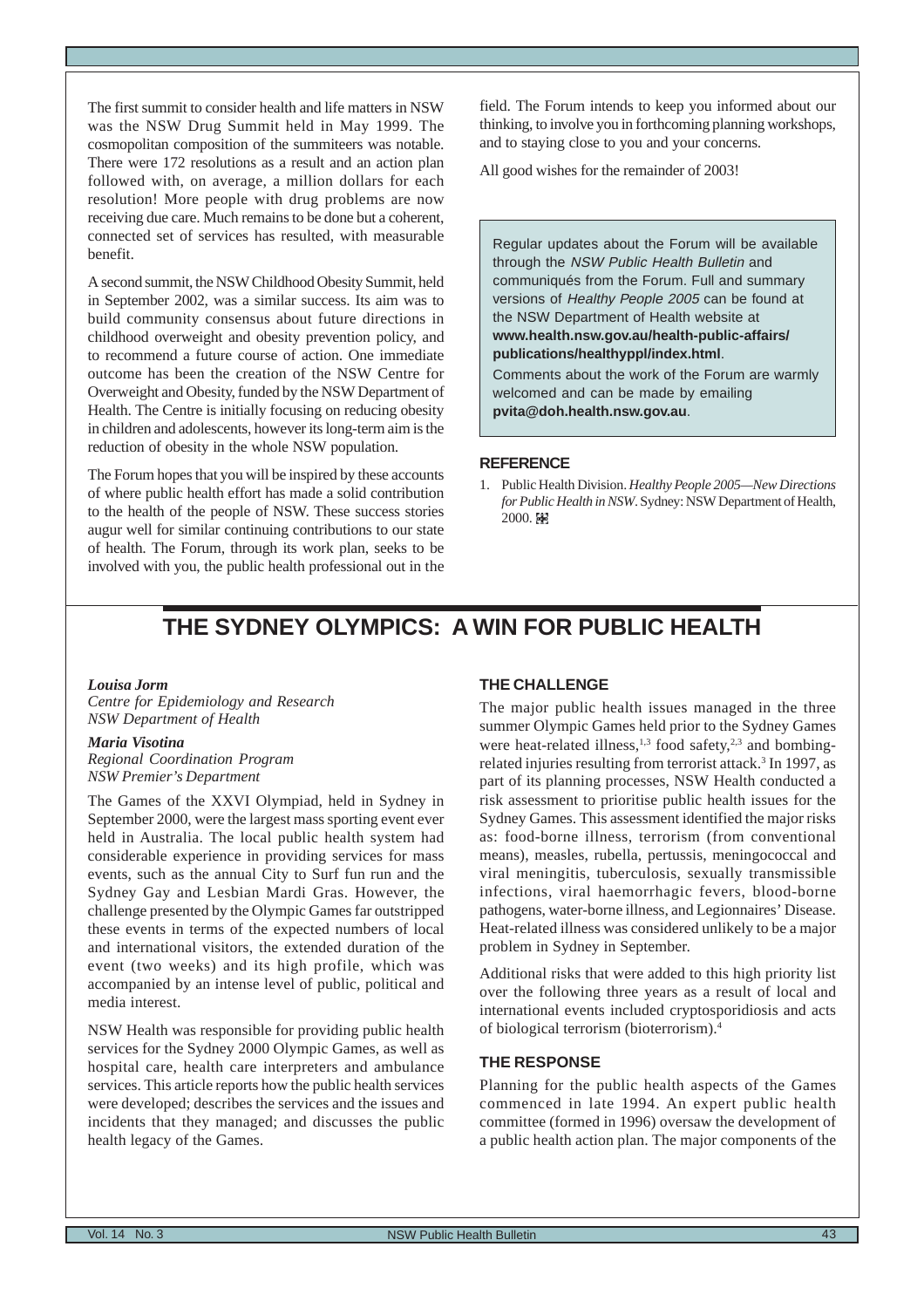plan included public health surveillance, food safety, environmental health, health on cruise ships (vessel inspection program), and counter disaster preparedness.

#### **Public health surveillance**

The Olympic Health Surveillance System was the most comprehensive health surveillance system ever established in Australia. Major components included enhanced surveillance of communicable diseases; patient presentations to sentinel emergency departments; medical encounters at Olympic venues; surveillance of cruise ships; environmental and food safety inspections; surveillance for bioterrorism; and global epidemic intelligence.4,5 The system provided daily updates from these data sources over a 38-day period, commencing three weeks before the Opening Ceremony and finishing three days after the Closing Ceremony.

#### **Food safety**

The food safety program commenced in 1999 with Operation Foodwatch, a systematic audit of high-volume, tourism-related food outlets in the Sydney greater metropolitan area. In the lead-up to the Games, Departmental officers worked with the core group of nine master caterers appointed by the Sydney Organising Committee for the Olympic Games (SOCOG), to draw up food safety plans. The Department also had input into the hygienic construction and fitout of food premises, especially temporary structures, through ongoing liaison with the Olympic Coordination Authority (OCA).<sup>6</sup> Throughout the Games, food safety teams at all Olympic venues conducted site inspections and selective sampling and microbiological testing of foods.

# **Environmental health**

In the two years prior to the Games, the Department, in cooperation with the metropolitan public health units, implemented a broad environmental health program in collaboration with most local councils and a range of state agencies, including OCA, SOCOG, the Environment Protection Authority, and the Sydney Water Corporation. Programs were introduced in the areas of air quality, water quality, clinical waste management, sanitation, vector control, and public health contingency planning.

Each of 47 Olympic sites was inspected prior to competition, and an ongoing environmental health presence was provided within venues during the competition period.7

# **Health on cruise ships (Vessel Inspection Program)**

Ten cruise ships were moored in Sydney Harbour as 'floating hotels' for around three weeks over the Games period, accommodating 3,500 passengers and 2,900 crew at any one time. The vessel inspection program was modelled on the US Centres for Disease Control and Prevention (CDC) Vessel Sanitation Program. Environmental health officers conducted inspections of each cruise ship on arrival, and regularly thereafter, focusing on food buffet services, water supply, waste disposal, air conditioning systems, and swimming pool and spa maintenance.<sup>8</sup>

#### **Counter disaster preparedness**

Prior to the Games, training in awareness for Chemical, Biological, and Radiological (CBR) emergencies took place across NSW. Seven hospital sites developed mass casualty decontamination facilities, with additional procedures implemented at five other hospitals. Protective equipment and pharmaceutical supplies were distributed to the major hospital sites.<sup>9</sup>

NSW HEALTHPLAN, which coordinates all health services under a single command structure in response to major incidents or disasters, was placed on alert for the Games period. This command involved staffing a Health Services Disaster Control Centre, the establishment of rostered Medical Disaster Response Teams and the placement of liaison officers in the Sydney Police Centre.

# **WHAT HAPPENED DURING THE GAMES?**

Around 11,000 athletes from 200 countries, 5,100 officials, 11,000 media personnel, and 100,000 international visitors converged on Sydney for the Games. Approximately 800 staff delivered public health services.

No outbreaks of communicable diseases were detected, outside the seasonal pattern typical for influenza and pertussis in the resident population of Sydney.4

There were around five per cent more presentations to Sydney emergency departments than in comparable periods in other years. In general, the causes for emergency presentation during the Games were similar to the immediate pre-Games period. However, the proportion of presentations for bloody diarrhoea and pneumonia decreased slightly, while the proportion of presentations for illicit drug-related causes increased slightly. During the Games, proportionally more injuries were attributed to being struck by or colliding with a person or object, and to bicycle accidents. Fewer injuries occurred in the work place. Injuries occurred more on beaches or in swimming pools, and in premises licensed to sell alcohol.<sup>4</sup>

Several incidents detected through surveillance prompted further investigation and action. These included injuries caused by broken glass at an Olympic entertainment venue, an increase in emergency presentations for injuries relating to foot-propelled scooters, a cluster of emergency presentations apparently related to the use of the drug ecstasy, and an increase in presentations for gastrointestinal symptoms at one emergency department.4,10,11

No outbreaks of food-borne illness were detected. More than one million meals were served at the athletes' village. Food safety officers reported details of almost 6,300 food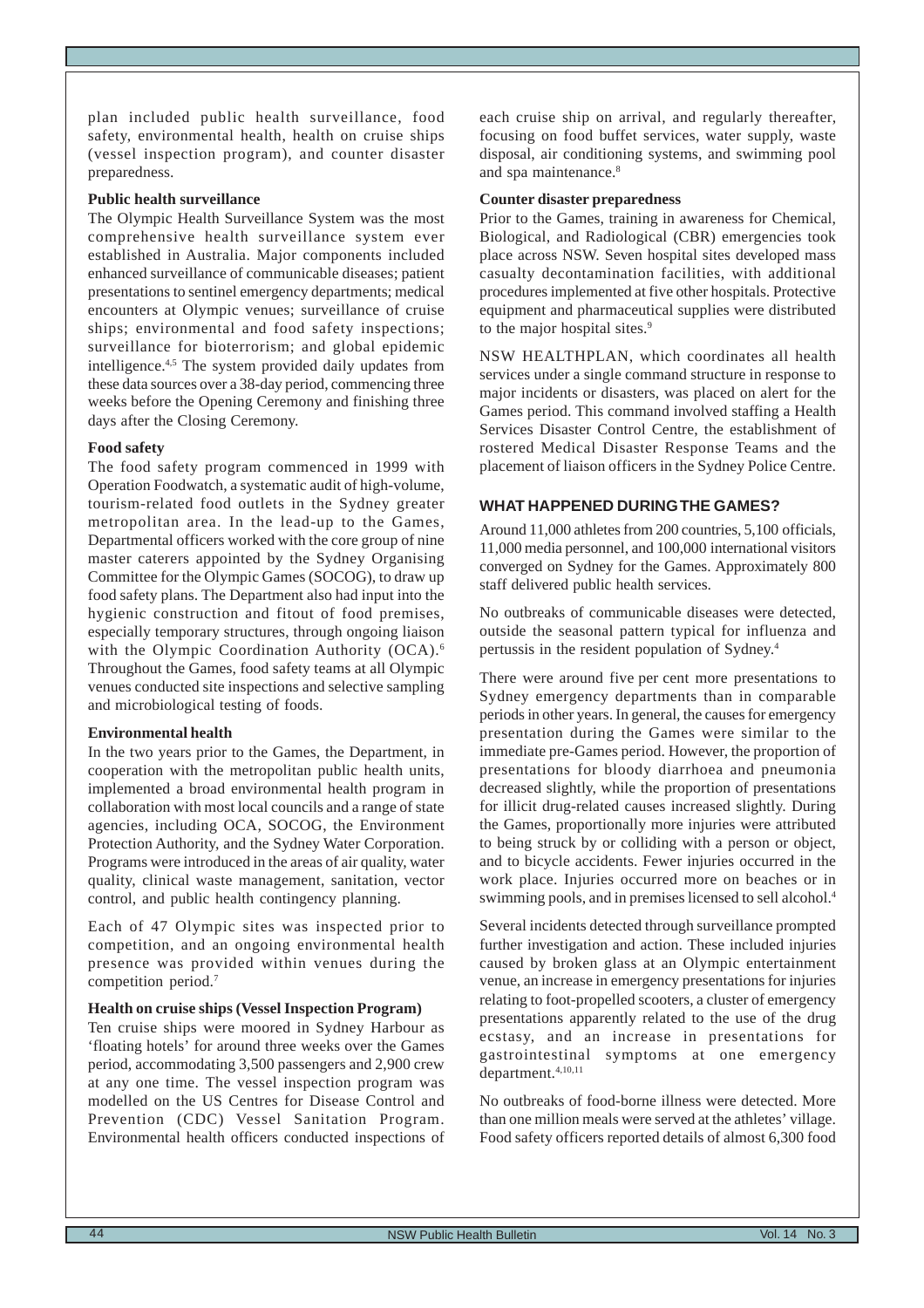safety inspections of more than 1,000 outlets. Of these, less than one-quarter were rated as unsatisfactory. Offending outlets were issued with warnings and received follow-up inspections. Operators voluntarily destroyed 7.5 tonnes of food after being advised of food safety risks. This included seven tonnes of spoiled food, from a single food outlet, caused by a refrigeration failure.<sup>4</sup>

No outbreaks of disease from environmental causes were detected. Four of the 47 venues that were subject to environmental inspections received 'unsatisfactory' ratings, and these were reported to SOCOG. Around 170 follow-up environmental inspections and 60 pool and spa inspections were carried out to ensure that problems had been rectified.4

No public health incidents were associated with the 10 cruise ships berthed in Sydney Harbour. Nine of the 10 ships were given 'satisfactory' ratings upon inspection. The vessel inspection teams identified several environmental and hygiene problems on the remaining ship (which was not regularly used as a passenger liner), prompting warnings and follow-up inspections.4

No mass casualty emergencies or incidents suggestive of bioterrorism occurred. However, counter disaster teams responded to several incidents. These included multiple reports of tainted water in one Sydney suburb before the Games, the discovery of suspicious biological material at Sydney Airport, and a chemical leak at Sydney Airport. On closing night, both duty medical teams were deployed to Sydney Hospital to assist in managing health issues associated with major crowding and congestion in the central business district.4

# **THE LEGACY OF THE GAMES**

The success of the public health response for the Games can be attributed to:

- careful planning—detailed planning began five years before the Games, enabling appropriate resources to be identified, systems to be tested, and staff trained;
- the comprehensive and timely public health surveillance system;
- clearly defined lines of reporting and communication to the peak health decision-making body and other relevant agencies.

Many of the public health strategies developed for the Games relied on strong inter-agency collaborations, particularly among the NSW Department of Health, area health services, and other government departments and agencies, especially local councils, OCA and SOCOG. Most of the structures, linkages and strategies that were developed to support public health aspects of the Games will continue. General public health infrastructure in NSW, especially the capacity to effectively manage mass gatherings, will be permanently enhanced.

A description of the public health preparations for the Sydney 2000 Olympic Games was published as an issue of the NSW Public Health Bulletin (Volume 11, Number 8). This can be viewed and downloaded from the Bulletin website at **www.health.nsw.gov.au/public-health/phb/ phb.html**.

### **ACKNOWLEDGEMENTS**

The authors wish to acknowledge the contributions of all staff of New South Wales Health and other agencies that were part of the Olympic Games public health effort.

- 1. Weiss BP Mascola L, Fannin SL. Public health at the 1984 Summer Olympics: The Los Angeles County experience. *Am J Public Health* 1988;78:686–8.
- 2. Panella H, Plasecia A, Sanz M et al. Evaluation of the epidemiologic surveillance system for infectious diseases at the Barcelona Olympic Games 1992. *Gaceta Sanitaria* 1995;9:84–90.
- 3. Meehan P, Toomey KE, Drinnon J, et al. Public Health Response for the 1996 Olympic Games. *JAMA* 1998;279:1469–73.
- 4. Jorm LR, Thackway S, Churches T, Hills M. Watching the Games: Public health surveillance for the Sydney 2000 Olympic games. *J Epidemiol Community Health* 2003;57:102-8.
- 5. Thackway SV, Delpech VC, Jorm LR, McAnulty JM, Visotina M. Monitoring acute diseases during the Sydney 2000 Olympic and Paralympic Games. *Med J Aust* 2000;173(6):318–21.
- 6. Holroyd S, Shields J, Waples P. Food safety management at Olympic venues during the Sydney 2000 Olympic and Paralympic Games. *N S W Public Health Bull* 2000;11(8):151–2.
- 7. Banwell K. Environmental health preparation for the Sydney 2000 Olympic and Paralympic Games. *N S W Public Health Bull* 2000;11(8):147–8.
- 8. Waples P, Thackway S, Banwell K, Ferson M, Hatzi S. Health surveillance on cruise ships during the Sydney 2000 Olympic and Paralympic Games. *N S W Public Health Bull* 2000;11(8):150–1.
- 9. Flynn M. Counter Disaster Planning for the Sydney 2000 Olympic and Paralympic Games. *N S W Public Health Bull* 2000;11(8):140–2.
- 10. Jorm L, Thackway V. Foot-propelled scooter injuries during the Sydney 2000 Olympic Games period. *Med J Aust* 2001;174:480.
- 11. Indig D, Thackway S, Jorm L, Salmon A, Owen T. Illicit drug-related harm during the Sydney 2000 Olympic Games: implications for public health surveillance and action. *Addiction* 2003;98:97-102.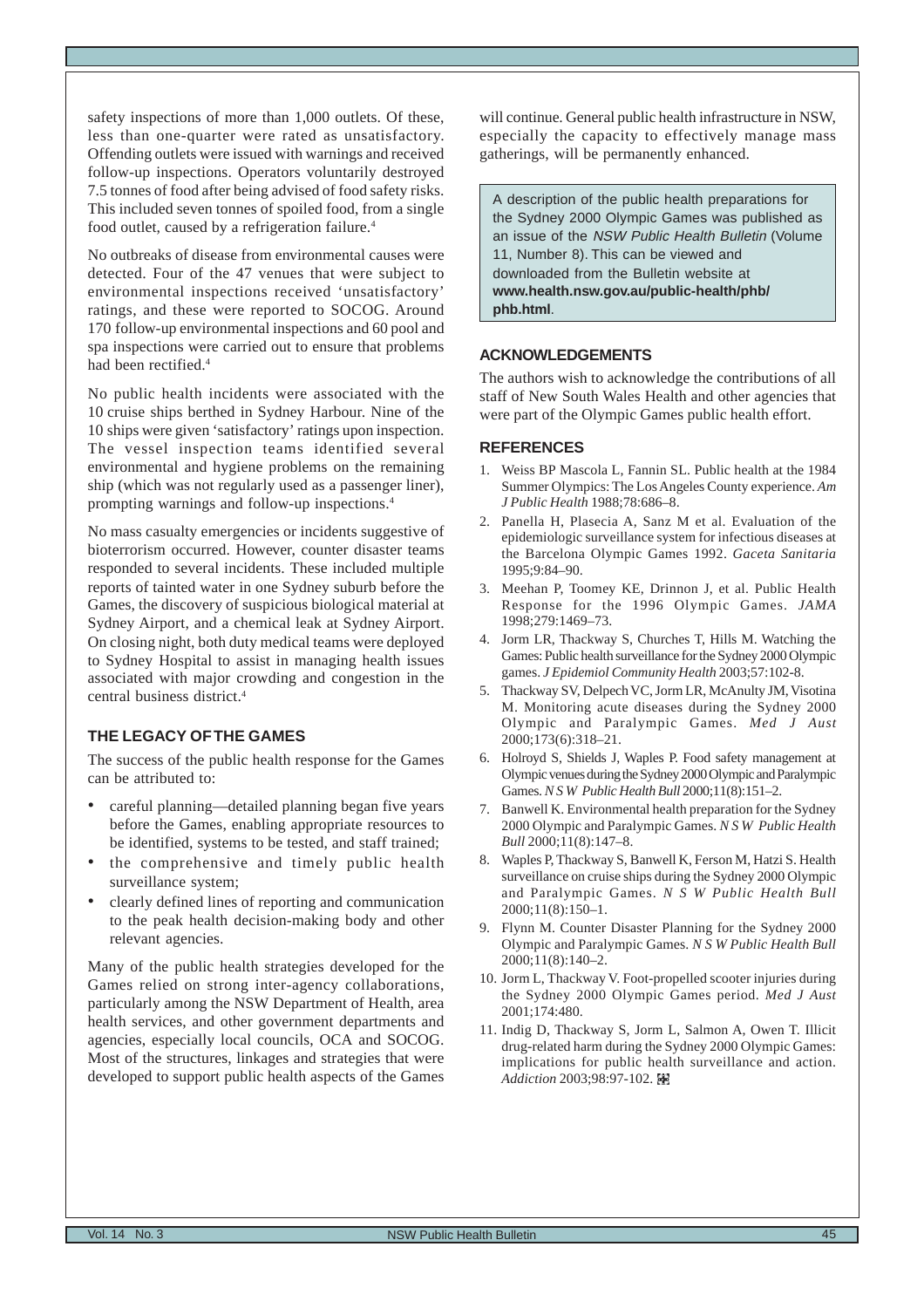# **REDUCING TOBACCO CONSUMPTION**

#### <span id="page-5-0"></span>*Simon Chapman*

*School of Public Health University of Sydney*

With the exception of Singapore,<sup>1</sup> where few women smoke for cultural reasons, and Sweden, where the high use of oral sucking tobacco (or *snus*) in men has depressed cigarette smoking,2 Australia now has the lowest national smoking prevalence in the world. In Australia in 2001, 19.5 per cent of people over 14 years of age smoked on a daily basis.3 This is the first time that smoking prevalence in Australia has fallen below 20 per cent. This article describes the decline in smoking prevalence in Australia, discusses how this has been achieved, and outlines strategies for decreasing smoking prevalence in the future.

# **TOBACCO SMOKING: THE DECLINE IN PREVALENCE AND CONSUMPTION**

In Australia, there has been a largely uninterrupted decline in smoking prevalence since the early 1960s, when an estimated 58 per cent of men and 28 per cent of women smoked (Figure 1).<sup>4</sup>

#### **FIGURE 1**



As well as a decline in smoking prevalence, most noticeably in men, smoking frequency—that is, the amount of tobacco consumed by smokers—has also declined dramatically since the 1960s (Figure 2).

As there is a relationship between tobacco smoking and disease, it would be expected that these large-scale declines in prevalence and consumption would be followed by a lagged decline in the mortality and morbidity due to tobacco smoking.

Perhaps the most uncomplicated illustration of this has occurred with lung cancer in men. In NSW, between 1973 and 1998, there has been a 13.4 per cent decline in the incidence of lung cancer (69.3/100,000 to 60.0/100,000 person years). Between 1973 and 1984, the incidence rate of lung cancer in men rose by an average of 1.3 per cent per year, and since then has decreased by 1.9 per cent per year.5 In women, the incidence rate for lung cancer increased by 3.9 per cent per year between 1973 and 1993 but thereafter has remained stable, again reflecting the historical trend in smoking rates for women. Lung cancer remains the leading cause of cancer death in Australia. Death rates from coronary heart disease fell by 59 per cent in men and 55 per cent in women between 1980 and 2000, in large part because of changes in risk factors such as smoking.<sup>6</sup>

#### **How has this been achieved?**

Australia has what are perhaps the world's most advanced comprehensive tobacco control policies and programs. Because of these policies and programs, Australia has:

- the world's most expensive cigarettes, second only to Hong Kong:<sup>7</sup>
- among the world's most prominent health warnings on cigarette packets;<sup>8</sup>
- a total ban on all advertising and promotion of cigarettes;
- national campaigns for tobacco control that are emulated internationally:<sup>9</sup>
- Quitline services that provide advice and support to smokers trying to quit smoking;
- extensive advocacy, via news media, for tobacco control;<sup>10</sup>
- legislation that prohibits tobacco smoking in large buildings, public transport, and in restaurants; $<sup>11</sup>$ </sup>
- the widespread adoption of smoke-free homes (according to the latest estimate, 71.5 per cent of homes are smoke free):<sup>12</sup>
- litigation by smokers and passive smokers against tobacco companies, which has attracted widespread media attention.<sup>13</sup>

# **WHERE TO FROM HERE?**

In order to achieve a further reduction in prevalence and consumption of tobacco smoking, Australia needs to continue the comprehensive tobacco control programs already in place, as well as:

- providing more funding for sustainable, high profile public information campaigns for tobacco control;
- closing the loopholes in existing legislation relating to environmental tobacco smoke to ensure that all workplaces (including licensed premises) are smoke free;
- tougher health warnings on cigarette packets;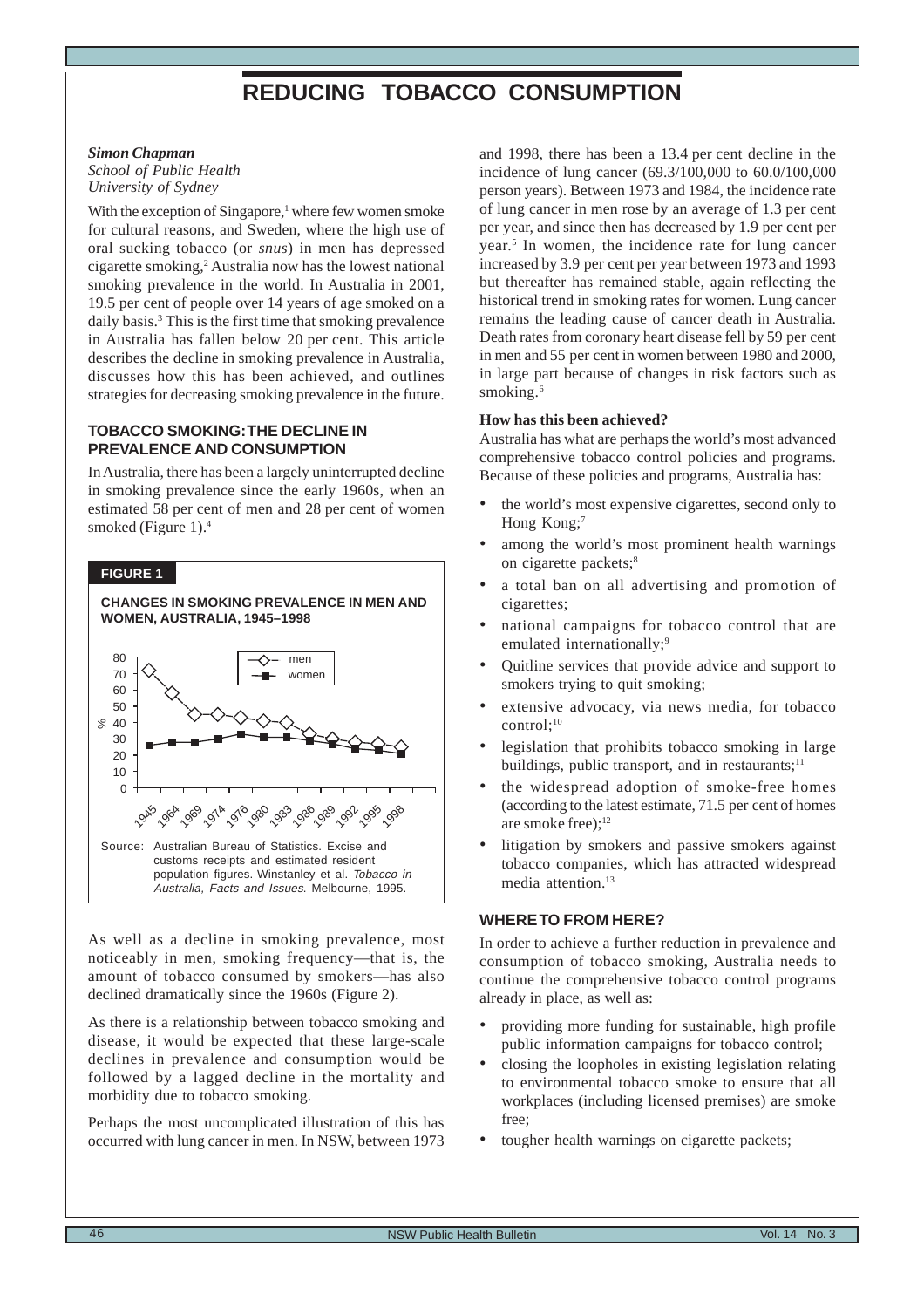

- regulating tobacco products to ban additives and flavourings that make smoking more palatable to smokers and to children;
- developing and implementing a regulatory framework to control all aspects of tobacco production, packaging, marketing, and taxation.

The NSW Tobacco Action Plan 2001–2004 sets out the NSW Government's commitment to the prevention and reduction of tobacco-related harm in New South Wales.

For further information about the NSW Tobacco Action Plan 2001–2004, contact the Tobacco and Health Branch on telephone (02) 9391 9111. The Plan can be downloaded from the NSW Department of Health website at

# **www.health.nsw.gov.au**.

Printed copies can be obtained by contacting the Better Health Centre on (02) 9879 0443.

For further information and support with quitting smoking, call the Quitline on 131 848 for the cost of a local call from anywhere in NSW. Quitline is a free 24 hour service.

- 1. World Health Organization and American Cancer Society. Tobacco Control Country Profiles at www5.who.int/tobacco/ repository/tld104/Singapore.pdf.
- 2. Henningfield JE, Fagerstrom KO. Swedish Match Company, Swedish snus and public health: A harm reduction experiment in progress? *Tobacco Control* 2001;10:253–7.
- 3. Australian Institute of Health and Welfare. 2001 National Drug Strategy Household Survey—State and Territory Supplement. Drug Statistics Series No. 10. Canberra: AIHW, 2001. Online at www.aihw.gov.au/publications/phe/ ndshs01sts/index.html.
- 4. Woodward SD. Trends in cigarette consumption in Australia. *Aust N Z J Med* 1984;14:405–7.
- 5. Goumas C, O'Connell D, Smith D, Armstrong B. *Lung cancer in NSW 1973–1998*. Sydney: The Cancer Council NSW, 2001.
- 6. Australian Institute of Health and Welfare. *Epidemic of coronary heart disease and its treatment in Australia*. Canberra: AIHW, 2002. Online at www.aihw.gov.au/ publications/cvd/echdta/index.html.
- 7. Lal A, Scollo M. Big Mac index of cigarette affordability. *Tobacco Control* 2002;11:280–2.
- 8. Borland R, Hill D. The path to Australia's tobacco health warnings. *Addiction* 1997;92:1151–7.
- 9. Australia's National Tobacco Campaign. *Evaluation Report 2: Every cigarette is doing you damage*. Canberra: Commonwealth of Australia, 2000. Online at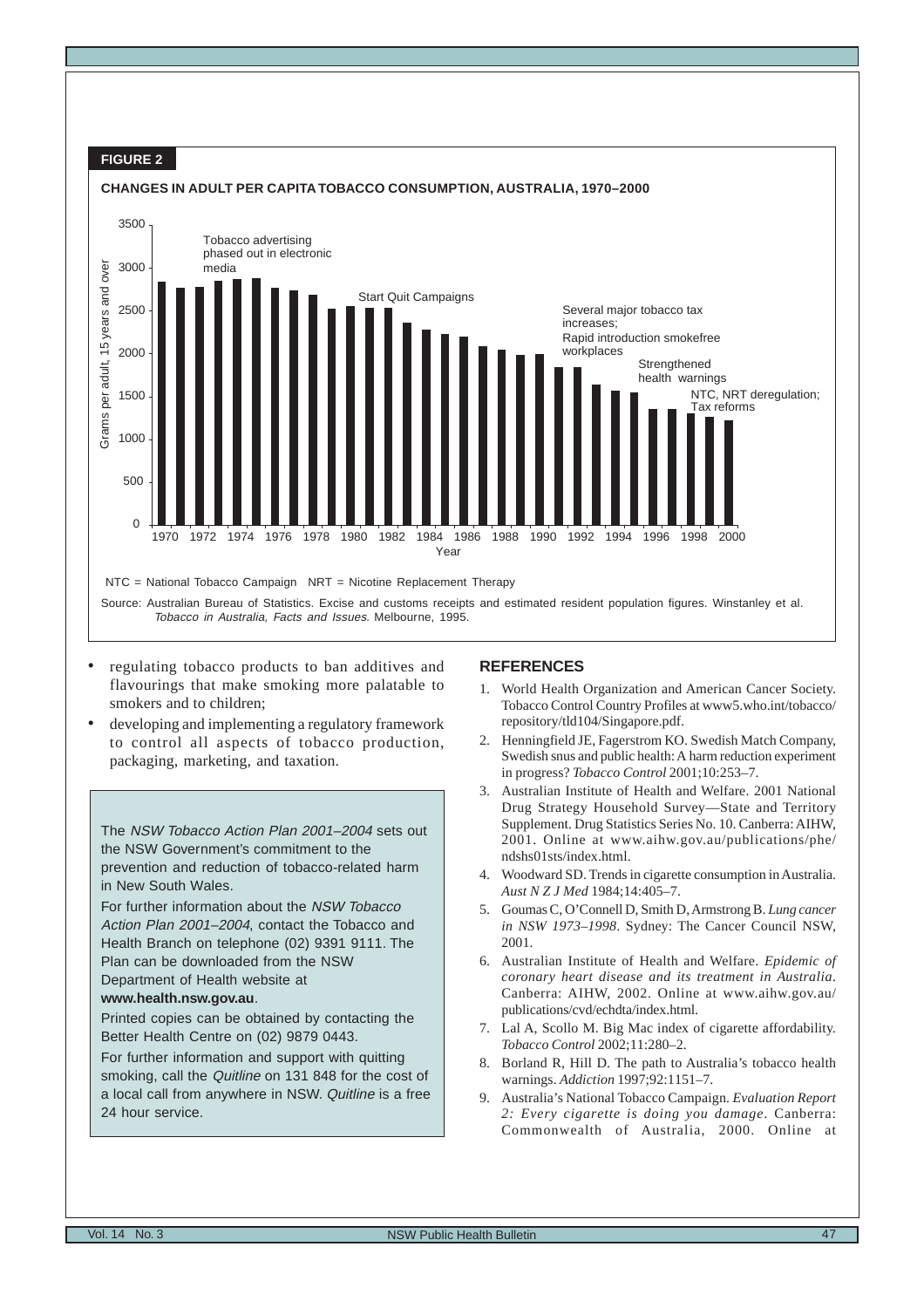<span id="page-7-0"></span>www.health.gov.au/pubhlth/publicat/document/ tobccamp\_2.pdf.

- 10. Chapman S, Wakefield M. Tobacco control advocacy in Australia: Reflections on 30 years of progress. *Health Education & Behaviour* 2001;29:274–89.
- 11. Chapman S, Borland R, Lal A. Has the ban on smoking in NSW restaurants worked? A comparison of restaurants in Sydney and Melbourne. *Med J Aust* 2001;174:512–5.
- 12. NSW Department of Health. *NSW Health Survey 1997 and 1998* (HOIST). Sydney: NSW Department of Health, 2000. Available online at www.health.nsw.gov.au.
- 13. Wakefield M, Clegg-Smith K, Chapman S. *Framing of news coverage about the Marlene Sharp legal judgement: A tipping point for smoke-free public places in Australia?* Melbourne: VicHealth Centre for Tobacco Control., 2003.

# **THE DECLINE IN GUN DEATHS**

#### *Simon Chapman*

*School of Public Health University of Sydney*

On 10 June 1996, following the Port Arthur massacre on 26 April of that year, an historic agreement between Australia's state and territory governments introduced a raft of radical reforms to Australia's gun laws. This article describes the decline in gun deaths following those reforms, which had been advocated by public health, domestic violence and law reform groups during the decade previous.<sup>1</sup>

The main provisions of the gun reforms were:

a ban on the importation, ownership, sale, resale, transfer, possession, manufacture or use of semiautomatic and pump-action shotguns and rifles;

- a compensatory 'buyback' scheme, funded by an increase in the Medicare levy, whereby gun owners would be paid the market value of prohibited guns they handed in. Over 644,000 guns were removed from the community in the buyback;
- the registration of all firearms, as part of an integrated shooter licensing scheme;
- shooter licensing, based on a requirement to prove a 'genuine' reason for owning a firearm;
- requirements that all guns be stored securely;
- nationally uniform gun laws among Australia's states and territories.

One of the main provisions of the 1996 reforms was the banning of semi-automatic and pump action shot guns, which are guns frequently used in mass killings and sieges because of their capacity to fire many rounds of

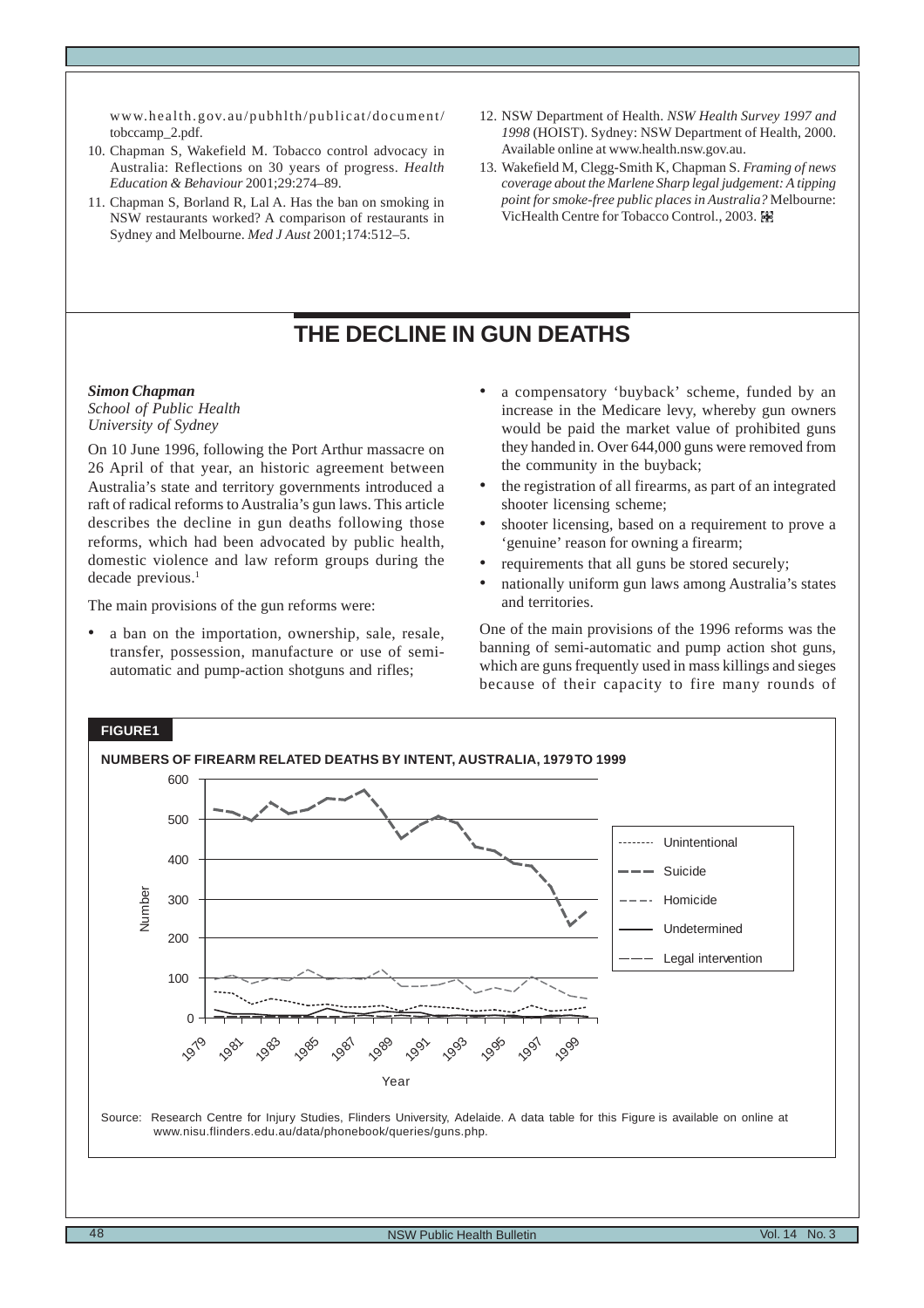# **TABLE 1**

#### **MASS KILLINGS USING FIREARMS, AUSTRALIA, 1987–2000**

| Date          | Location         |    | F | G | v  | P        | s   | ĸ   | W        | Gender | A  | С | M            | .L |  |
|---------------|------------------|----|---|---|----|----------|-----|-----|----------|--------|----|---|--------------|----|--|
| 28/04/96      | Port Arthur, TAS | M  | N | M | 35 | $\Omega$ | 35  | 35  | 19       | Male   | 28 | N | N            | N  |  |
| 25/01/96      | Hillcrest. QLD   | ΜS | Υ | R | 6  | 1        |     |     | $\Omega$ | Male   | 32 | N | N            | Υ  |  |
| 31/03/93      | Cangai, NSW      | ΜS | N | R | 5  | 1        | 6   | 6   | $\Omega$ | Male*  | 41 | N | Υ            | N  |  |
| 27/10/92      | Terrigal, NSW    | M  | Υ | S | 6  | 0        | 6   | 6   |          | Male   | 45 | N | N            | Υ  |  |
| 17/08/91      | Strathfield, NSW | ΜS | N | M | 6  | 1        | 7   | 8   |          | Male   | 33 | N | N            | Υ  |  |
| 30/08/90      | Surry Hills, NSW | M  | Υ | S | 5  | $\Omega$ | 5   | 5   | $\Omega$ | Male   | 35 | Υ | ٧            | Υ  |  |
| 25/09/88      | Oenpelli, NT     | M  | Υ | S | 6  | $\Omega$ | 6   | 6   | $\Omega$ | Male   | 25 | N | N            | N  |  |
| 08/12/87      | Queen St, VIC    | ΜS | N | M | 8  | 1        | 9   | 9   | 5        | Male   | 22 | N | $\checkmark$ | Υ  |  |
| 10/10/87      | Canley Vale, NSW | ΜS | N | R | 5  | 1        | 6   | 6   | 4        | Male   | 23 | N | N            | Υ  |  |
| 09/08/87      | Hoddle St. VIC   | M  | N | M | 7  | $\Omega$ | 7   |     | 19       | Male   | 19 | N | N            | Υ  |  |
| 19/06/87      | Top End, NT/WA   | M  | N | M | 5  | 1        | 6   | 6   | $\Omega$ | Male   | 26 | Υ | N            | N  |  |
| <b>Totals</b> |                  |    |   |   | 94 | 6        | 100 | 101 | 52       |        |    |   |              |    |  |

**T** Homicide type: M = Murder; MS = Murder/Suicide

**F** Homicide occurred during family violence: Yes/No/Unknown

- **G** Gun used (primary weapon): R = Rifle; S = Shotgun; M = Military-style semi-automatic weapon
- **V** Victims shot dead
- **P** Perpetrators shot dead
- **S** Total shot dead
- **K** Total killed by any means (one additional victim was stabbed with a knife)
- **W** Victims wounded
- **A** Age of perpetrator
- **C** Perpetrator had a previous conviction for violent crime: Yes/No/Unknown
- **M** Perpetrator had a previous history of mental illness: Yes/No/Unknown \*\*
- **L** Perpetrator was a licensed gun owner: Yes/No/Unknown
- These homicides were committed by two male perpetrators.

\*\* A history of mental illness is defined as a detectable DSM-IV psychiatric illness either diagnosed, reported to authorities or even seriously suspected by others prior to the shootin—that is, minimum sufficient cause to justify legal denial of firearm possession.

Source: Alpers P. Harvard Injury Control Research Centre, Harvard School of Public Health. Boston, Massachusetts, at palpers@hsph.harvard.edu.

ammunition quickly. Since the Port Arthur gun massacre, there have been no mass shooting incidents in Australia (that is, a shooting incident in which four or more people were shot). Table 1 shows the morbidity and mortality due to mass shootings in Australia over the period June 1987 to April 1996.

Figure 1 shows changes in firearm deaths in Australia between 1979 and 1999, the latest year for which data are available. There are three main causes of firearm caused deaths in Australia: unintentional deaths (accidents), suicides, and homicides. In Australia, each of these firearmcaused deaths has declined markedly since 1977, but the rate of decline has been most dramatic since 1996 (Figure 1).

Firearm suicides have fallen by an average of 12.81 per year between 1979–1999, but by 20.33 per year in the three years since 1996. In the same period firearm homicides have fallen by 2.23 per year, but by 9.67 per year in the years since the reforms.<sup>2</sup>

Critics of gun control argue that if access to guns is made more difficult, then people intent on killing others violently will simply substitute other means such as knives or bludgeons. Similarly, they argue that someone intent on committing suicide will chose another means to do so. However, the data relating to homicide and suicide tell another story.

Homicide data comparing the period before the introduction of gun law reform in 1996 with two periods after show that Australia's homicide rate has declined from 1.94/100,000 in 1989-1996,<sup>3</sup> to 1.77 per 100,000 in 1999–2000,<sup>4</sup> to 1.65/100,000 in 2000–01.<sup>5</sup>

While there has been a dramatic decline in suicide using guns, a decline that commenced in 1987 and accelerated after 1996, Australia's suicide rate has risen from 16.5/ 100,000 in 1979 to 21.2/100,000 in 1999.<sup>6</sup> However, there is no evidence available that might address the question as to whether those who took their lives by means other than firearms since 1996 had easier access to guns prior to that period and so might have otherwise used a gun.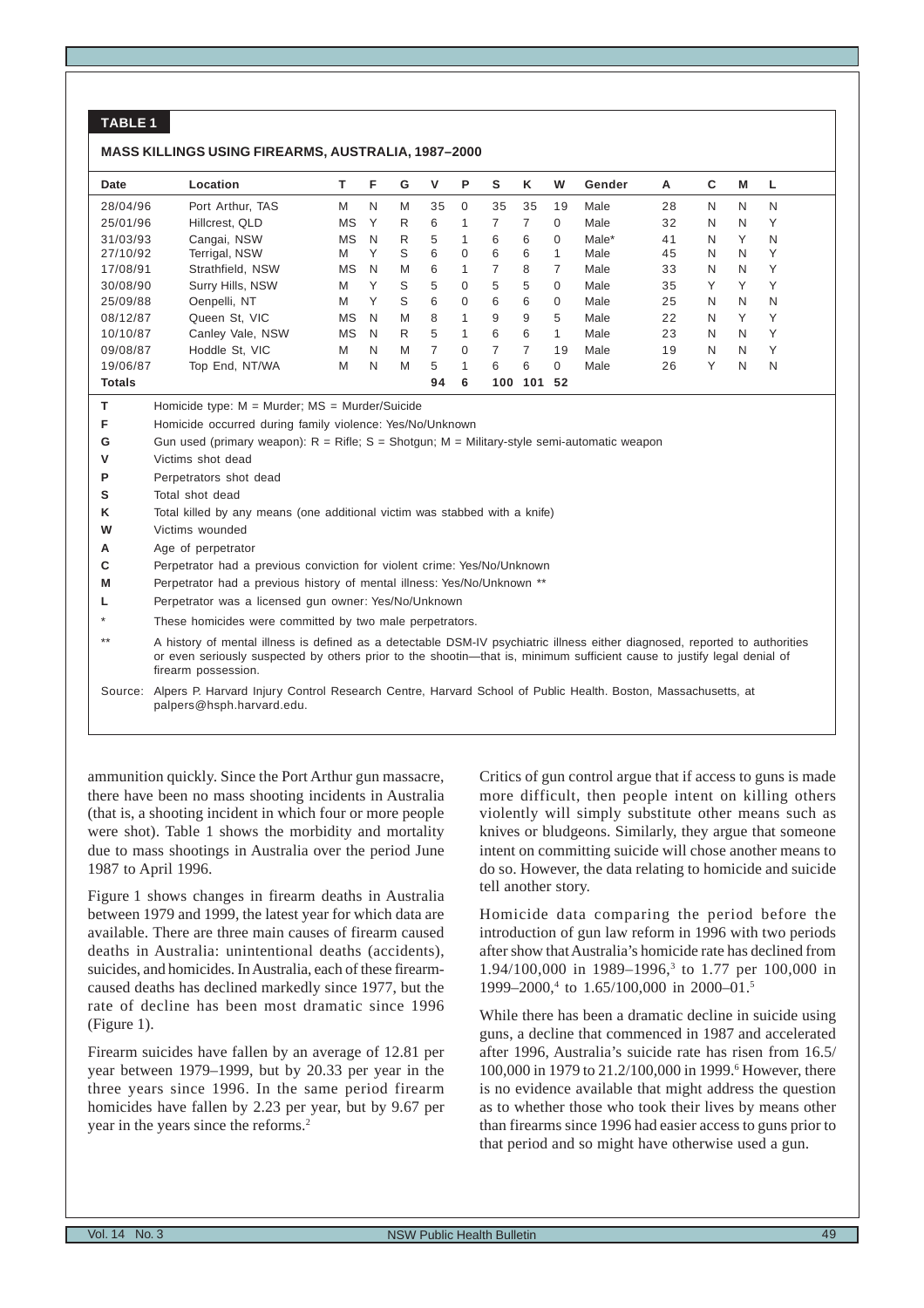# <span id="page-9-0"></span>**REFERENCES**

- 1. Chapman S. *Over our dead bodies: gun law reform after Port Arthur.* Annandale, NSW: Pluto Press, 1997.
- 2. National Injury Surveillance Unit, Adelaide, at www.nisu.flinders.edu.au/data/phonebook/queries/guns.php.
- 3. Australian Institute of Criminology. *Homicide in Australia, 1989–96* at www.aic.gov.au/publications/rpp/13/RPP13.pdf.
- 4. Australian Institute of Criminology. *Homicide in Australia, 1999–00* at www.aic.gov.au/research/hmonitor/stats/ genderv.html.
- 5. Australian Institute of Criminology. *Homicide in Australia, 2000–01* at www.aic.gov.au/publications/rpp/40/ RPP40tables.pdf.
- 6. Cantor C. *Drop in Suicide rates for 1999* at www.aifs.org.au/ ysp/pubs/bull5cc.pdf.

# **BUILDING THE INFRASTRUCTURE FOR PUBLIC HEALTH**

#### *Sue Morey*

*Chief Health Officer (1988–1994) NSW Department of Health*

#### *Lynne Madden*

*Public Health Training and Development Branch NSW Department of Health*

'Success' in public health is facilitated by the ability to attract and retain a well-trained and enthusiastic workforce and a suitable, stable infrastructure. This article briefly describes steps taken at the end of the 1980s both to determine the need for and to create a public health infrastructure and workforce for NSW. These initiatives have contributed to the continuing development of a robust and dynamic public health community that has demonstrated its capacity to respond to a wide variety of challenges.

# **EARLY DEVELOPMENTS OF PUBLIC HEALTH IN NSW**

By the end of the nineteenth century, all the colonies of Australia had passed public health acts following the example of Britain where the first *Public Health Act* was passed in 1848. In NSW, under the *Public Health Act* of 1896, the profile of public health fluctuated over the years.

During the 1980s, despite the emergence of the New Public Health,<sup>1</sup> and national initiatives to promote public health training and research, the attention given to the public health infrastructure in NSW and to the training of a public health workforce had not paralleled that directed towards the public hospital system. Public health had a low profile, and positions previously devoted to public health activities had been redirected towards the management of the public hospital system.

# **CREATION OF AREA HEALTH SERVICES**

In 1986, area-based health services were created in metropolitan NSW by the *Area Health Services Act*.<sup>2</sup> In a

fundamental change, the board of directors of each area health service (AHS) was made responsible not only for the management of the acute health care facilities in their areas but also for the protection, promotion and maintenance of the health of its resident population. Previously they had no formal responsibility for the health of their resident population.

Despite these broader responsibilities, most AHSs continued to place the greatest emphasis on the management and delivery of high quality clinical services through their facilities. A Department of Public Health and Community Medicine at Westmead Hospital had by the late 1980s developed a capacity in public health research and evaluation. However this facility was unique and generally there were few health professionals with the necessary skills to plan for the health of populations.

Several developments were initiated by the NSW Department of Health around this time to change this situation. In 1988 the newly appointed Chief Health Officer made the revitalisation of the public health infrastructure in NSW one of her priorities. The initial steps were the appointment of Medical Officers of Health in each area health service and rural region, and the creation of an Epidemiology Branch within the Department.

The value of effective public health action in response to acute health problems was soon demonstrated in the efficient management of outbreaks of communicable disease. Early in 1989, the Secretary of the Department invited a proposal to expand the use of epidemiology to underpin public health across the state.

Two proposals were developed. Under the first proposal, the new Epidemiology Branch would be expanded and an organisational structure inspired by that of the United States Centers for Disease Control and Prevention (CDC) adopted. This structure included units for Infectious Disease, Chronic Disease and Injury Control,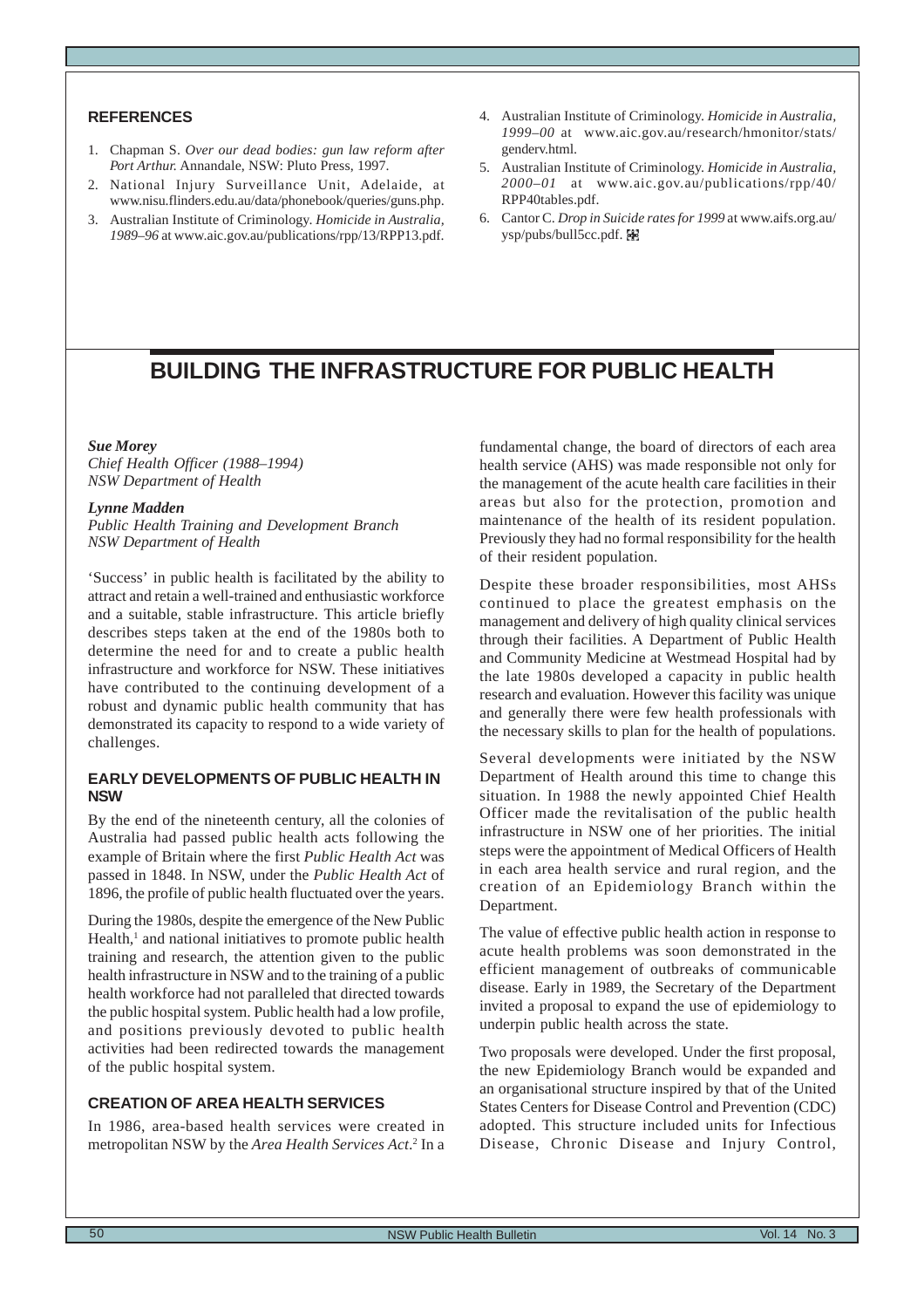Reproductive Health, Environmental Health and Health Informatics. There were three elements to the second proposal:

- a network of public health units would be established in the administrative health areas to decentralise public health functions;
- a public health officer training program would be established to provide training in the practical skills required for public health action;
- a mechanism for communicating public health information would be created, the *NSW Public Health Bulletin*, in the form of the *Morbidity and Mortality Weekly Report* published by the CDC.

In November 1989, a structural reorganisation within the NSW Department of Health led to the formation of the Public Health Division, and in December 1989 the Minister for Health approved annual funding to support the second proposal.

#### **PUBLIC HEALTH UNITS**

Fourteen public health units (PHUs) were established in the metropolitan AHSs and the rural regions, each to be led by a director who also served as the medical officer of health. The initial terms of reference were broad. Responsibilities included:

- coordinating all public health activity;
- research and evaluation;
- developing a public health strategy including surveillance;
- the analysis of local health related databases including hospital morbidity collections.

Other areas of responsibility were the control of communicable diseases, environmental health, the investigation of pregnancy outcomes, injury, chronic diseases, and risk factor prevalence. The PHUs concentrated initially on implementing a new communicable disease reporting and response system, which was supported by a laboratory surveillance system. This was introduced following a successful pilot in the Eastern Sydney AHS and complemented notifications of diseases received from medical practitioners.

#### **NSW PUBLIC HEALTH BULLETIN**

The first issue of the *NSW Public Health Bulletin* was published in May 1990, to facilitate the dissemination of timely public health information across the network of PHUs, and to other interested individuals and organisations.3 It has been in continuous production since.

# **NSW PUBLIC HEALTH OFFICER TRAINING PROGRAM**

The NSW Public Health Officer Training Program was initiated in 1990. It was designed to develop the practical skills of people who had already completed postgraduate studies in public health. The Program was initially established to train medical graduates who would progress towards Fellowship of the newly-created Australasian Faculty of Public Health Medicine. In its first year, six public health medicine registrars were appointed and funding was also provided for a trainee to participate in the United States CDC Epidemic Intelligence Service. By its second year, the Program was expanded to include nonmedical trainees.

#### **CONCLUSION**

The PHUs, the NSW Public Health Officer Training Program, and the *NSW Public Health Bulletin* are today integral parts of the health system. With the creation of rural area health services in 1996,<sup>4</sup> PHUs became part of each area health service in NSW. In 1998, when the Corrections Health Service was formed, the number of PHUs reached 17. This network of PHUs permits coordination of many essential public health functions across the state. The NSW Public Health Officer Training Program has provided a skilled workforce able to fill a wide variety of public health functions including those encompassed by the PHUs. It has also served as a model for training programs in other states, such as Western Australia, and for other disciplines in public health, such as the NSW Biostatistical Officer Training Program. The Bulletin is now indexed on Medline and *Index Medicus*.

The need for a strong public health capacity remains as great today as it was in 1988. However if continued gains are to be made in public health, public health training and infrastructure must remain relevant and capable of adapting to changing environments.

Further information can be found at: NSW Public Health Officer Training Program **www.health.nsw.gov.au/public-health/pht** ; NSW Public Health Bulletin

**www.health.nsw.gov.au/public-health/phb/ phb.html** ;

or contact the Public Health Training and Development Branch on (02) 93919942.

- 1. Ashton J, Seymour H. *The new public health. The Liverpool experience*. Milton Keynes: Open University Press, 1988.
- 2. NSW Department of Health. *Area Health Services.* Sydney: Department of Health, 1986.
- 3. *N S W Public Health Bull* May 1990; 1(1).
- 4. NSW Department of Health. *A vision for rural health.* Sydney: **NSW Department of Health, 1996. 闔**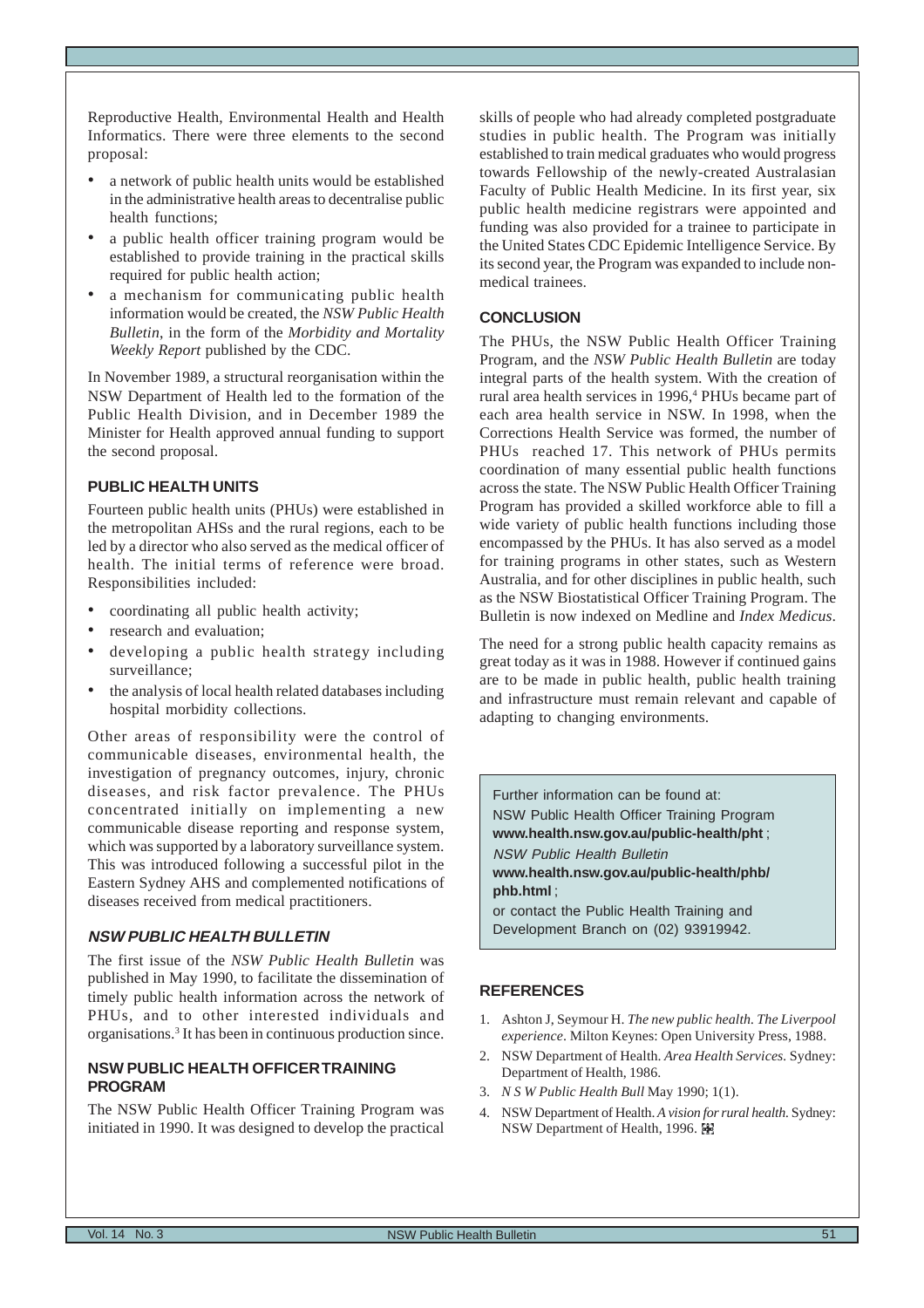# <span id="page-11-0"></span>**REDUCING LEAD EXPOSURE IN CHILDREN IN BROKEN HILL**

# *Hugh Burke and Bill Balding*

*Population Health Unit Far West Area Health Service*

# *David Lyle*

*Department of Rural Health University of Sydney, Broken Hill*

Broken Hill is a mining town located in the semi-arid region of western NSW. It is the site of one of the world's richest deposits of silver, lead and zinc.<sup>1</sup> Mining activities began here in 1883 and continue to the present time. In the early days, lead poisoning was a cause for concern but was primarily viewed as an occupational hazard.<sup>2</sup> The evidence emerging in the 1980s describing the health effects of lead, particularly in pre-school aged children, and the downward revision by the National Health and Medical Research Council (NHMRC) of the blood lead level of concern,<sup>3</sup> motivated a re-evaluation of lead exposure as a public health issue in the town.

Early in 1992, the NSW Government made funds available to investigate the lead problem in Broken Hill. This investigation demonstrated the multiple sources of the lead, and its widespread distribution in and around the city. However, cleaning the whole town and preventing the further release of lead into the environment was not feasible as a primary strategy.4 The situation required an approach that targeted specific sources of lead that could be linked to children with a high blood lead level. The aim was both to reduce the amount of lead at the probable source and to modify its rate of release or spatial distribution.

This approach was supported by a range of educational, behavioural and environmental interventions for all children but was specifically reinforced for those children aged less than five years with high blood lead levels. These interventions were designed to prevent the likelihood of lead already available in the environment being taken up. The need for medical intervention using chelation therapy was rare. In the early years of the Program, only a few children with extremely high blood lead levels received this treatment.

In 1994 the management strategy was formally launched. The Lead Management Program aims to reduce blood lead levels in Broken Hill children to that observed in noncontaminated areas elsewhere in Australia. The strategy incorporates five main activities:

- monitoring and case finding;
- case management;
- public education and health promotion;
- remediation of public land;
- evaluation, research and development.

# **MONITORING AND CASE FINDING**

Monitoring and case finding activities underpin the entire strategy. Between 1991 and 1993, children were recruited to annual surveys conducted usually during the spring months. Since 1994 a voluntary screening service has been offered to families with young children aged between seven months and five years. The service is available on a weekly basis for blood testing, to answer questions, and to provide information and advice about lead-safe practices and behaviours. The number of children aged between one

# **TABLE 1**

#### **BLOOD LEAD SURVEYS IN BROKEN HILL CHILDREN AGED 1–4 YEARS**

| Year  | Number of<br>children<br>surveyed | <b>Estimated</b><br>number of<br>children in<br><b>Broken Hill</b>                                                                          | <b>Estimated</b><br>response<br>rate<br>℅ |
|-------|-----------------------------------|---------------------------------------------------------------------------------------------------------------------------------------------|-------------------------------------------|
| 1991  | 781                               | 1423                                                                                                                                        | 55                                        |
| 1992  | 731                               | 1370                                                                                                                                        | 53                                        |
| 1993  | 538                               | 1316                                                                                                                                        | 41                                        |
| 1994  | 948                               | 1263                                                                                                                                        | 75                                        |
| 1995  | 780                               | 1209                                                                                                                                        | 65                                        |
| 1996  | 569                               | 1156                                                                                                                                        | 49                                        |
| 1997  | 733                               | 1137                                                                                                                                        | 65                                        |
| 1998  | 814                               | 1118                                                                                                                                        | 73                                        |
| 1999  | 734                               | 1099                                                                                                                                        | 67                                        |
| 2000  | 633                               | 1080                                                                                                                                        | 59                                        |
| 2001  | 624                               | 1061                                                                                                                                        | 59                                        |
| Note: | $2001$ ).                         | Population estimates are calculated onthe basis<br>of the trend suggested by the 1991, 1996 and<br>2001 ABS census (ABS 1991, ABS 1996, ABS |                                           |

and four years screened annually ranged between 538 and 948; response rates varied between 39 per cent and 73 per cent, with a trend towards an increased response over time (Table 1).

# **CASE MANAGEMENT**

Young children with blood levels ≥ l5 µg/dL were referred for case management. This involved visits by 'lead' nurses and technical officers to assess the home environment. Environmental sampling determined possible sources of contamination in and around the home, and family members were assessed to gauge compliance with 'lead safe' behaviours, for example house cleaning practices and hand washing. Evidence of pica habits (an abnormal craving to ingest substances such as clay, dirt or hair) was also sought. The home visits were an opportunity to provide advice and support for parents to enable them to take action to reduce the exposure of their children to, and intake of, lead.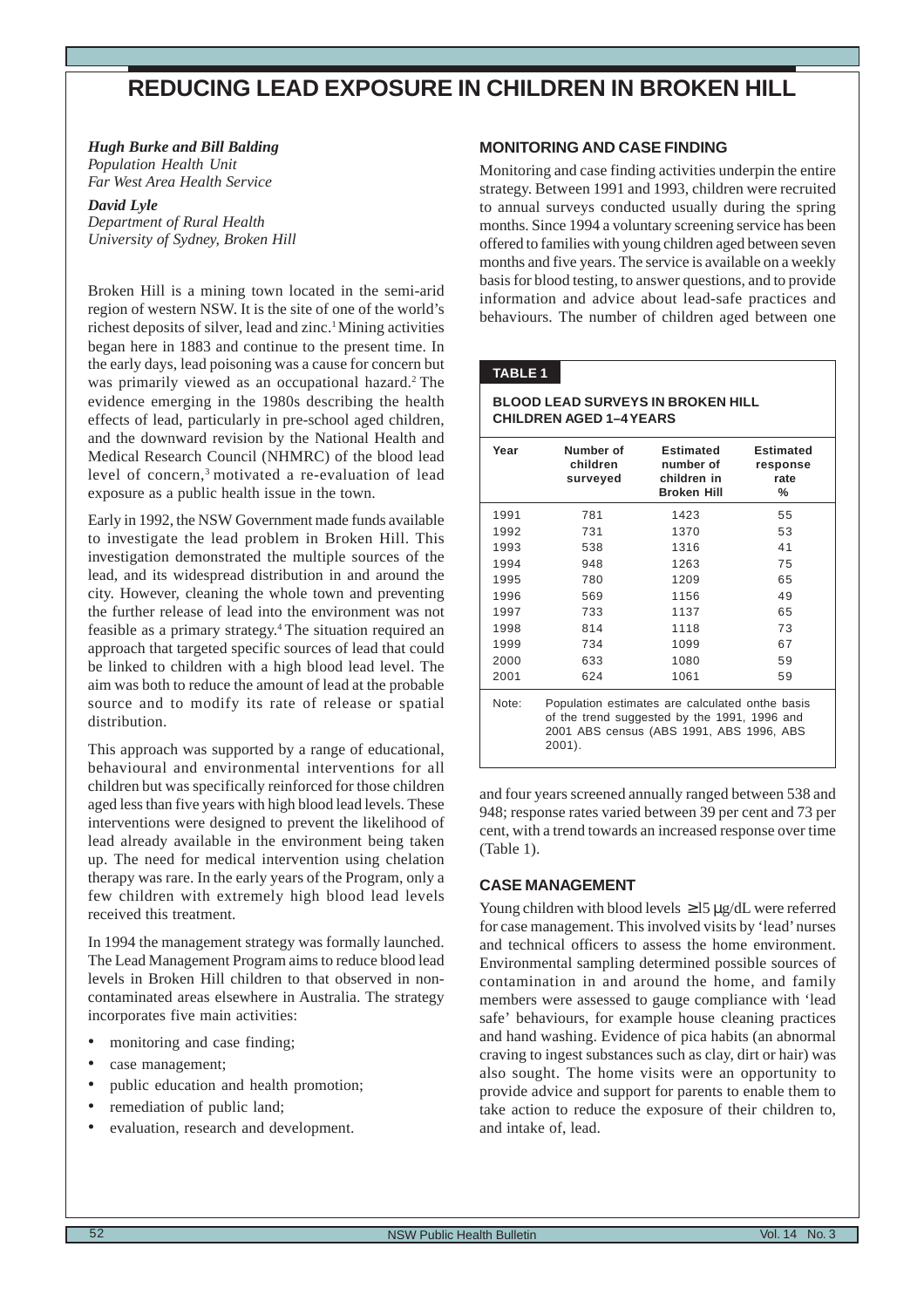For children who had substantially-elevated blood lead levels, the sources of lead in the home environment were systematically removed. Home remediation included removing ceiling dust, removing or covering contaminated soil around the home, stabilising flaking lead-based paints, cleaning or replacing carpets, cleaning soft furnishings and addressing structural problems in the home that did not adequately prevent dust ingress (that is, in walls, ceilings and floors).

# **PUBLIC EDUCATION AND HEALTH PROMOTION**

The Broken Hill community was kept informed and involved in the Lead Management Program through regular media coverage and other promotional activities. Programs to modify behaviour included curriculum-based lead education in primary schools, and accredited training for groups such as the local council, the water authority, nurseries, hardware stores and trades. The purpose of these activities was to raise community awareness about lead, to promote and encourage use of the lead management services, and to provide information and advice to parents and children about 'lead safe' behaviours.

# **REMEDIATION OF PUBLIC LAND**

A community-wide environmental assessment of public land was undertaken, to map lead concentrations and soil stability. Sites were then categorised according to the perceived risk of dispersion of lead to adjacent residential areas. Cost estimates for the remediation of high-risk sites were prepared and remediation works were prioritised. The urgency to act was tempered by an assessment that the benefits derived from this type of land remediation were likely to be less immediate than those that targeted families and their immediate home environment. Further, the projected benefits from the remediation of public land would depend in the first instance on the effective handling of pre-existing contamination in and around homes and the adoption of lead safe behaviours within the community.

#### **EVALUATION, RESEARCH, AND DEVELOPMENT**

A population-based register of preschool children presenting for blood lead screening has existed since 1991 and contains information on birth cohorts from 1987. Data from the register forms part of the evaluation strategy for the Lead Management Program. Research is used to report on the outcomes from the Program, to develop an understanding of the sources and pathways of lead exposure in Broken Hill, to evaluate specific components of the Program, and to respond to emerging issues. For example, home remediation was evaluated to determine its effectiveness in reducing blood lead levels.

Overall blood lead levels in young children have halved since the Program began in 1991. The age-sex standardised mean blood lead level has decreased from 16.7 µg/dL to 7.0 µg/dL between 1991 and 2002 (Figure 1). These reductions have been consistently observed irrespective of the age of the child or the location of the home in the town.

#### **FIGURE 1**

**AGE SEX STANDARDISED GEOMETRIC MEAN BLOOD LEAD CONCENTRATION OF CHILDREN SCREENED AGED BETWEEN 1 AND 4 YEARS, BROKEN HILL, NSW, 1991–2002**

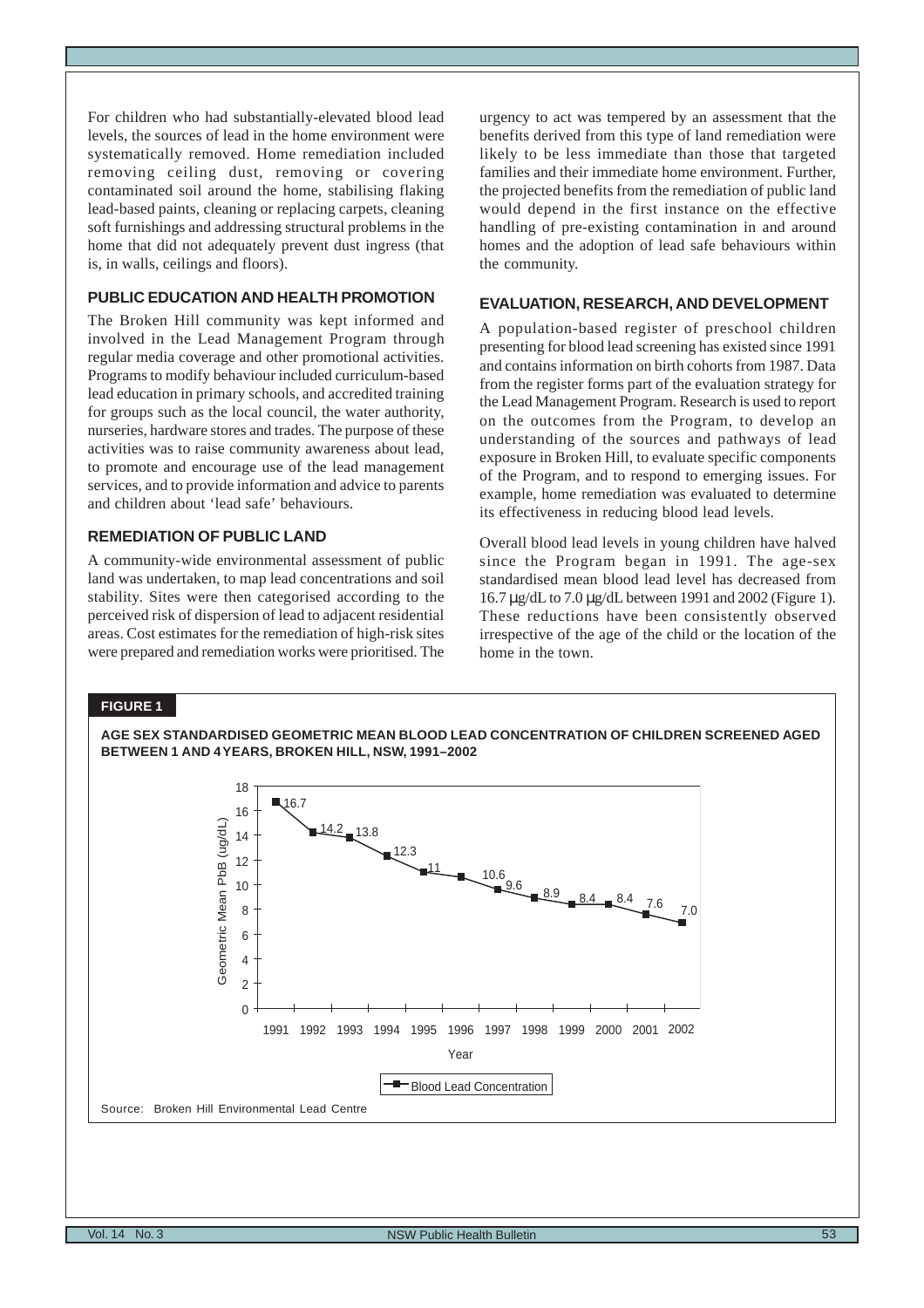# **TABLE 2**

#### **AGE SEX STANDARDISED PERCENTAGE OF BROKEN HILL CHILDREN IN EACH BLOOD LEAD CATEGORY, AGED 1–4 YEARS, 1991–2001**

| <b>Blood lead</b><br>concentration            | 1991 | 1992 | 1993 | 1994 | Year<br>1995 | 1996 | 1997 | 1998 | 1999 | 2000 | 2001 |
|-----------------------------------------------|------|------|------|------|--------------|------|------|------|------|------|------|
| $>29$ $\mu$ g/dL                              | 11.5 | 8.2  | 8.2  | 4.2  | 3.6          | 2.2  | 1.9  | 1.3  | 1.1  | 1.4  | 1.2  |
| 20-29 ug/dL                                   | 28.7 | 17.8 | 20.5 | 13.4 | 12.6         | 10.6 | 8.6  | 5.1  | 6.5  | 5.8  | 4.2  |
| 15-19 ug/dL                                   | 21.6 | 21.4 | 16.7 | 16.8 | 14.7         | 17.5 | 11.8 | 12.0 | 9.1  | 9.0  | 9.8  |
| $10 - 14$ $\mu$ g/dL                          | 24.6 | 32.3 | 28.4 | 33.0 | 27.5         | 26.2 | 28.8 | 28.8 | 25.8 | 25.4 | 20.6 |
| $<$ 10 $\mu$ g/dL                             | 13.6 | 20.4 | 26.2 | 32.6 | 41.7         | 43.5 | 48.9 | 52.9 | 57.5 | 58.3 | 64.2 |
| Source: Broken Hill Environmental Lead Centre |      |      |      |      |              |      |      |      |      |      |      |

By 2001, the majority (64 per cent) of preschool-aged children were below the NHMRC goal for all Australians ( $10 \mu$ g/dL) up from only 13.6% in 1991. There was also a reduced proportion of children with significantly elevated blood levels (> 15 µg/dL), down from 61.2 per cent in 1991 to 15.2 per cent in 2001 (Table 2).

Following the success of the initial focus on children with established lead problems, the Program is now moving to establish early intervention strategies. There is now a reduced need for, and emphasis on, home remediation and consequently the Program is able to increase its investment in community-wide work. For example, in 1996 the monitoring program was extended to include the measurement of lead levels in pregnant women and neonates (via cord blood), to identify families where early intervention was indicated before or around the time of birth of the child. It was argued that modifying environmental hazards in and around the home and adopting more appropriate lead-safe behaviours from birth may reduce a baby's overall lead exposure and obviate the need for later home remediation.

#### **CONCLUSION**

Substantial progress has been made in dealing with the exposure to lead of Broken Hill children. Nonetheless work is still needed to reduce the proportion of these children with significantly elevated blood lead levels  $(> 15\mu g/dL)$  from the 2001 figure of 15.2 per cent to the NHMRC target of five per cent.

#### **ACKNOWLEDGEMENTS**

We wish to acknowledge the efforts of Dr John Hall, Andrew Phillips, John O'Gorman, Dr Stephen Corbett, Dr Mark Jacobs, Sean Reddan, Daniel Stokes, Francis Boreland, Stephen Begg, Marcia Lively, Vilmae McManus, Angela Tiziani, Sheryl Chapman, other past and present staff of the Broken Hill Environmental Lead Centre, and the local paediatricians who supported the program and the Community Working Party.

An overview of the Broken Hill Environmental Lead Program was published in a previous issue of the NSW Public Health Bulletin (Volume 12, Number 6).5 This article is adapted from the previous article, with the inclusion of results of blood lead level test for children less than five years of age and expectant mothers from 1991 to 2001.

For further information on environmental lead, and lead and health, go to the Leadsafe site on the NSW Environment Protection Authority web page:

#### **www.epa.nsw.gov.aulleadsafe/index**.

The links section provides a useful resource on agencies and organisations involved in lead issues.

For additional information on the Broken Hill Lead Management Program, contact:

- Lead Program Team Leader, Broken Hill Child and Family Centre (08) 8082 6111; or
- Far West Population Health Unit (08) 8080 1499.

- 1. Solomon U. *The Richest Lode, Broken Hill 1883—1988.* Sydney: Hale and Iremonger, 1988.
- 2. Ashburton Thompson J. *Report of Board appointed to inquire into the prevalence and prevention of lead poisoning at the Broken Hill silver—lead mines.* Sydney: NSW Legislative Assembly Government Printer, 1898.
- 3. National Health and Medical Research Council. *Lead in Australians.* Statement issued by the 115th session of NHMRC. Revision 1987 (103rd session) guidelines. Sydney: NHMRC, 1993.
- 4. Woodward-Clyde Pty Ltd. *Evaluation of Environmental Lead at Broken Hill.* Sydney: Environmental Protection Authority, 1993.
- 5. Lyle D, Balding B, Burke H, Reddan S. NSW Lead Management Program in Broken Hill. *N S W Public Health Bull* 2001;12(6):165–7.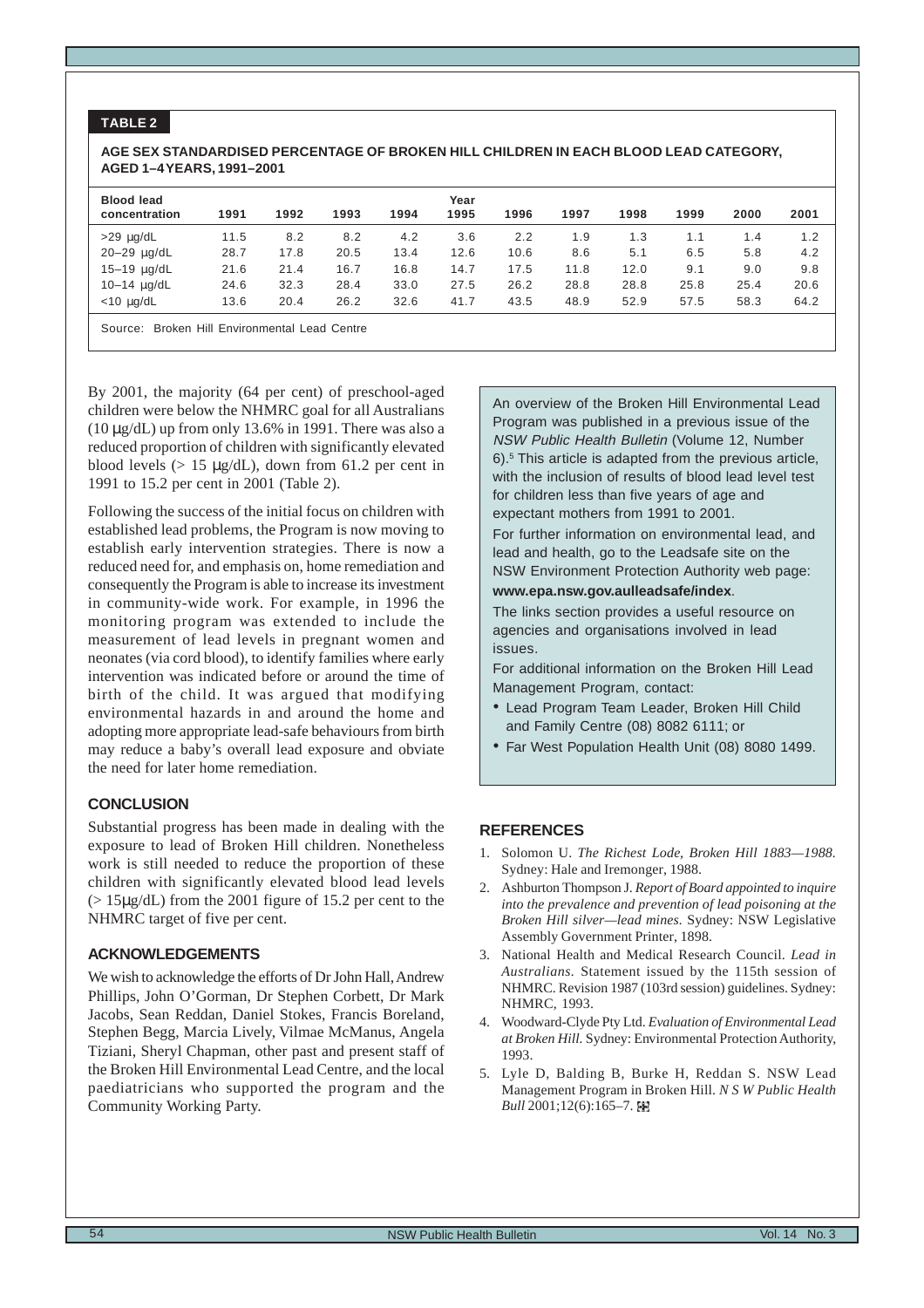# **HALVING DEATHS FROM CERVICAL CANCER**

#### <span id="page-14-0"></span>*Richard Taylor School of Public Health University of Sydney*

The decline in cervical cancer incidence and mortality in NSW women is a real public heath success story, and an example of a population level intervention producing measurable improvement in population health.

Cervical cancer is a significant gynaecological cancer in women, and is preventable by regular screening using the Papanicolaou technique. Screening identifies precancerous lesions that convey a risk of invasive cancer. These lesions can be removed which reduces the population incidence of cervical cancer (primary prevention). Screening can also detect early asymptomatic invasive cancer and thus produce lower case fatality and improved survival through earlier diagnosis (secondary prevention). Decline in cervical cancer mortality in populations over time is a consequence of declines in both incidence and case fatality.

Analysis of published case-control and cohort studies have documented the effectiveness of regular cervical screening in preventing cancer of the cervix. Evidence for the effectiveness of screening in populations relies on time trends in cervical cancer incidence and/or mortality in relation to the introduction and intensity of cervical screening; and on the comparison of trends in cervical cancer incidence or mortality between populations with different dates of introduction or intensities of cervical screening. This evidence is available from Scandinavian countries, and is also evident in women in NSW.

Cervical cancer incidence and mortality<sup>1</sup> has been reduced in NSW women in the last 30 years, particularly since the early-mid 1990s (Figures 1 and 2). This follows the introduction of cervical cancer screening including the NSW Cervical Screening Program (CSP) and the development of the Pap Test Register (PTR).

There are relatively high levels of screening in NSW women. Based on PTR data, the biennial (two year)

## **FIGURE 1**

**1972–2000**



**INCIDENCE AND MORTALITY RATES (WITH 95 PER CENT CONFIDENCE INTERVALS), CERVICAL CANCER, NSW,**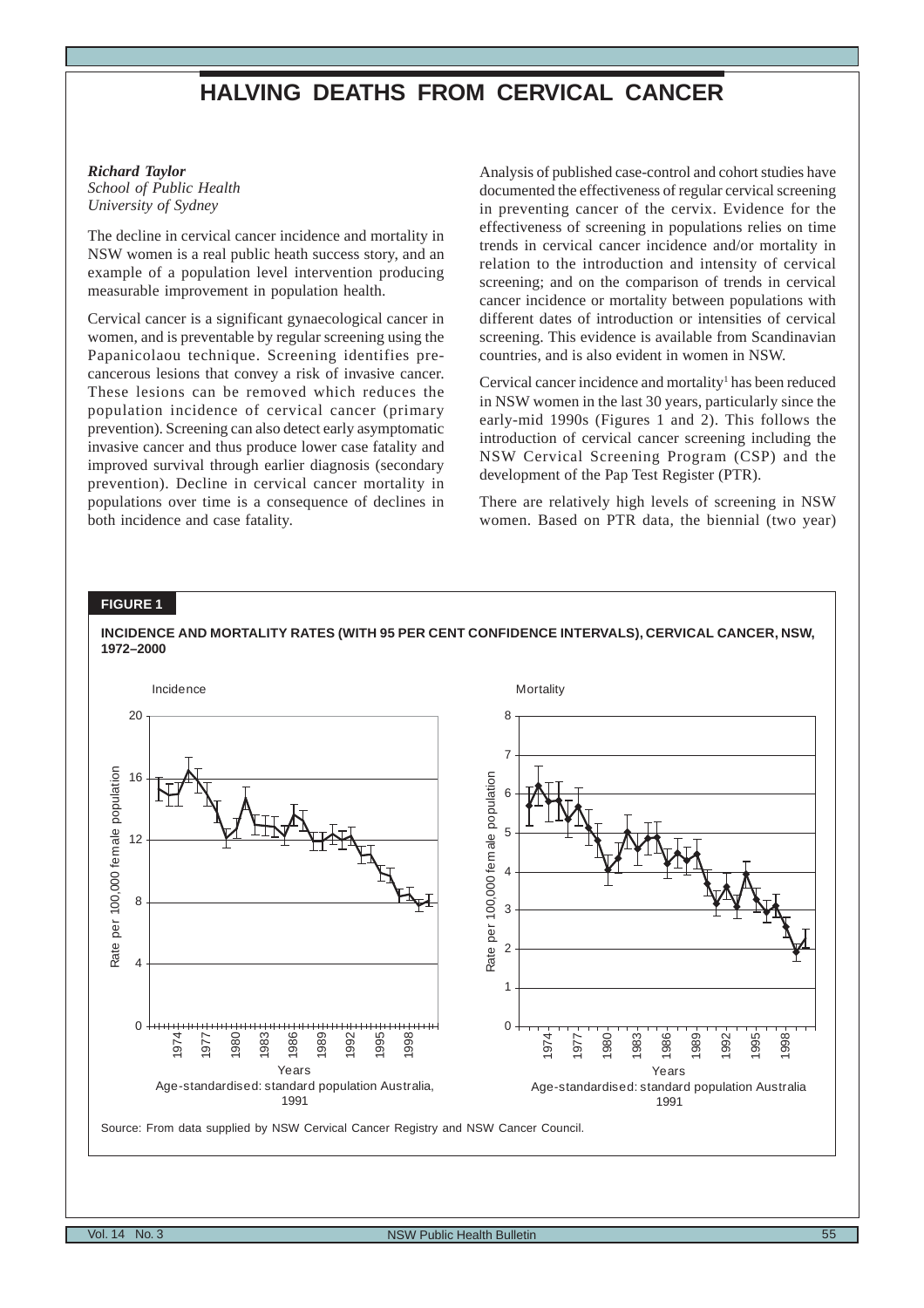

screening rate is 62 per cent, the triennial (three year) screening rate is 75 per cent and the quinquennial (five year) screening rate is 93 per cent. Because most cervical screening is directed towards detecting pre-cancerous abnormalities, almost any screening interval is of some effectiveness. Research indicates that annual and twoyearly screening are 93 per cent effective in prevention of cervical cancer, three-year screening 91 per cent effective, five-year screening 84 per cent effective and 10-year screening 64 per cent effective<sup>2</sup>.

The effect of cervical screening in populations can be assessed by comparing actual declines in rates to scenarios where period trends remain stable. Calculations for NSW indicate that over the period 1972-2000 there were around 5,000 cases prevented and 2,000 deaths averted from cervical cancer (Figures 1 and 2).3 Deaths averted in the presence of unchanging survival measured by case fatality [stable Mortality/Incidence (M/I) ratios] indicate the deaths are averted from primary prevention alone, that is, by Pap test detection and treatment of precursors of cervical cancer. Deaths averted in the presence of improving survival measured by declining case fatality [declining Mortality/Incidence (M/I) ratios] indicate deaths averted by all aspects of detection and treatment, including primary prevention, secondary prevention (earlier diagnosis of cancer) and improvements in treatment efficacy.

Information on Pap screening and cervical cancer can be obtained from: NSW Cervical Screening Program **www.csp.nsw.gov.au**; NSW Pap Test Register **www.cancercouncil.com.au/cncrinfo/research/ papTestReg/papTestf.htm;** The NSW Cancer Council **www.cancercouncil.com.au/building/index2.htm**.

- 1. Wain G, Ross J, Taylor R, Morrell S, et al. *Cervical Cancer Screening in NSW. Annual Statistical Report 2001.* NSW Cervical Screening Program and NSW Pap Test Register. NSW Department of Health, 2002.
- 2. International Agency for Research on Cancer [IARC]. Screening for squamous cervical cancer: Duration of low risk after negative results of cervical cytology and its implications for screening policies. *BMJ* 1986; 293:659-64.
- 3. Taylor R, Morrell S, Mamoon H, Wain G. The effect of screening on cervical cancer incidence and mortality in New South Wales implied by influences of period of diagnosis and birth cohort. *J Epidemiol Community Health* 2001;55:782-8.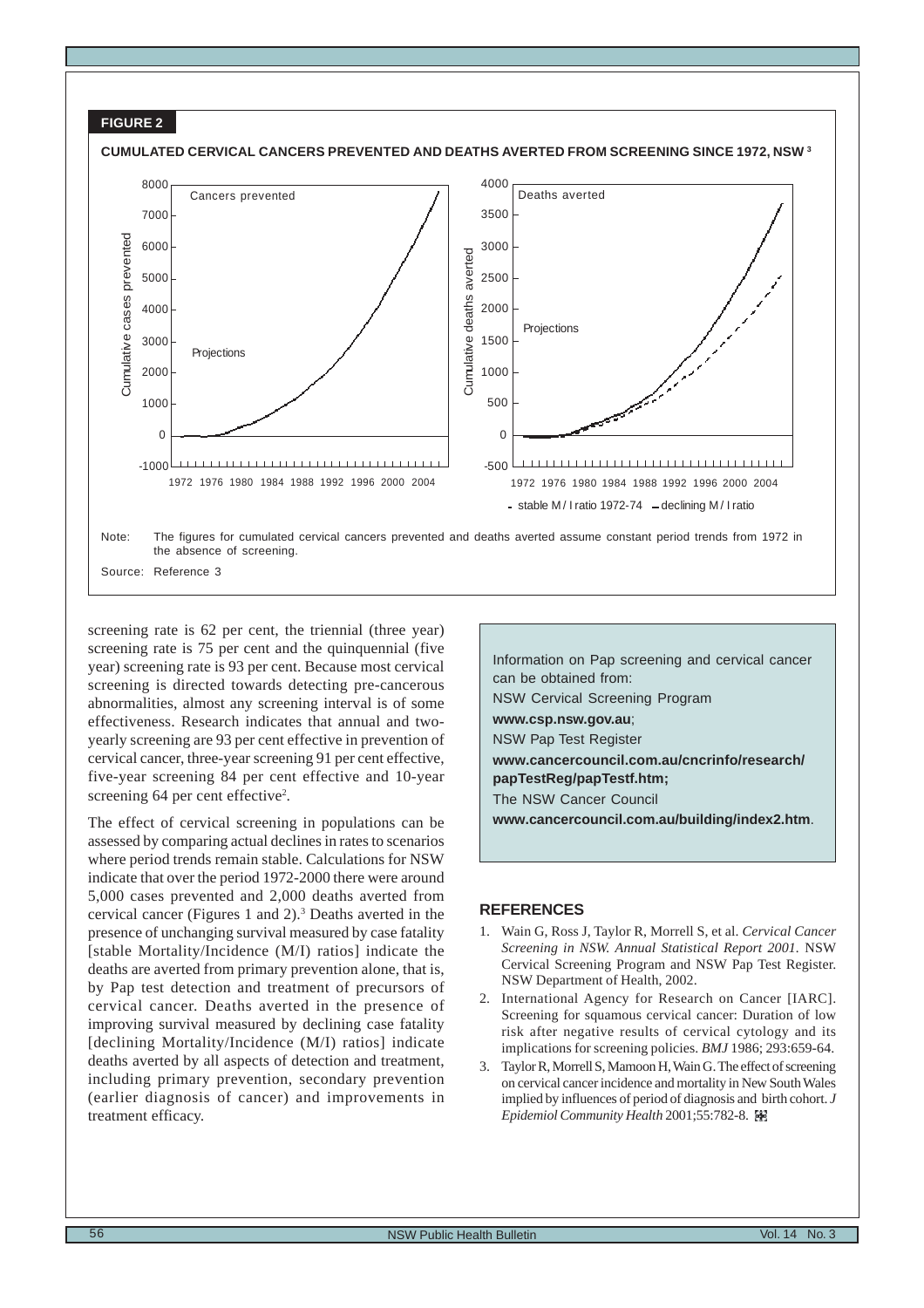# <span id="page-16-0"></span>**CONTAINING HIV IN NSW: A WORLD CLASS SUCCESS**

#### *Kim Stewart*

*Centre for Health Protection NSW Department of Health*

# *Ronald Penny*

*Centre for Epidemiology and Research NSW Department of Health*

Human immunodeficiency virus (HIV), the virus that causes acquired immunodeficiency syndrome (AIDS), first appeared in NSW in the early 1980s. Since then, HIV has had a significant affect on public health, causing over 3,400 deaths from AIDS and 12,500 infections. Within Australia, most cases of HIV infection have been reported in NSW.1 This article describes the effect that the HIV epidemic has had in NSW and some of the policies that have been developed, in collaboration with affected communities, that have helped stem the further spread if HIV infection.

#### **THE HIV EPIDEMIC IN NSW**

The first Australian case of AIDS was diagnosed at St Vincent's Hospital, Sydney, in 1982. In NSW, the incidence of new cases of HIV infection peaked in the mid-1980s with 1,636 diagnoses reported in 1987, and has steadily fallen to 347 cases in 2001. The incidence of AIDS cases peaked in 1994, when 552 new cases were notified. Only 69 new cases of AIDS were reported in 2001, reflecting both the declining incidence of HIV infection since the mid-1980s and the success of combination anti-retroviral therapy.1 The number of people who have died from AIDS has fallen from a peak of 423 in 1994 to just 36 in 2001. Cumulatively in NSW by June 2002, 12,590 people were reported to have been diagnosed with HIV infection and an estimated 1,592 people were living with an AIDS-related illness. Most people with HIV infection live in inner-Sydney.

Since the beginning of the epidemic, sexual contact between men was the most frequently reported risk exposure category for HIV notifications in NSW. The proportion of HIV infections attributed to injecting drug use has remained low (3.4 per cent), while the proportion attributed to heterosexual exposure has increased—largely as a result of infection in heterosexuals who report sexual contact with other people from countries where HIV infection is endemic. While the majority of HIV and AIDS notifications are in men, the proportion of sero-positive women is gradually increasing as the total number of notifications decrease.

Figure 1 illustrates significant events in the history of the response to HIV and AIDS in NSW along with cumulative notification data of HIV infections and cases of AIDS.

# **NEW SOUTH WALES: THE RESPONSE**

#### **Collaboration**

Since 1982 the gay, medical, and scientific communities of NSW have worked with government to develop an

#### **FIGURE 1**

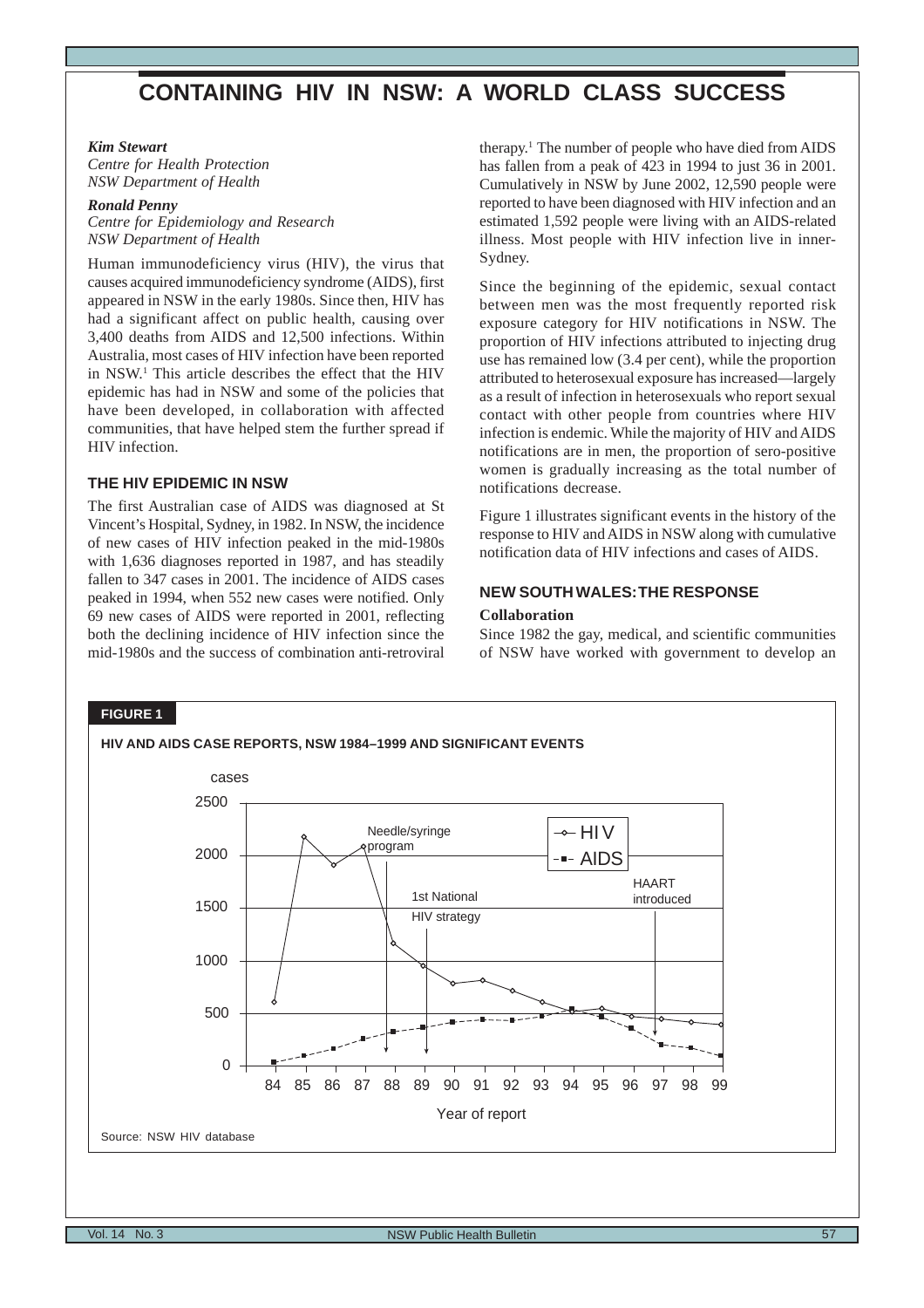innovative partnership that has been central to successful national policy development. In May 1983, the AIDS Action Committee was formed by Sydney's gay community; in 1994, this Committee became the AIDS Council of NSW, and received government funding. In June 1983, the NSW Government formed a consultative committee on AIDS, which included representatives from the gay community. During the remainder of 1983, several NSW community sector counselling, support, and welfare groups were formed for people with AIDS, and the National Health and Medical Research Council established its first working party on AIDS.<sup>2,3</sup>

#### **Prevention**

In 1983, in response to reports of transfusion-related HIV in the United States,<sup>2</sup> the AIDS Action Committee and the Sydney Red Cross Blood Bank asked homosexual men not to donate blood. In April 1985, Australia became the first country in the world to screen donors for HIV by questionnaire and antibody testing.3 Funding was directed towards education, support, and counselling services.<sup>2</sup> Education and medical advisory bodies were established. In February  $1985$ , the NSW AIDS community sector launched Australia's first safe sex campaign for gay men, *Rubba Me*, funded entirely from community sources.

#### **Research**

In 1983, the NSW Government funded St Vincent's Hospital to establish the first Australian prospective research project on AIDS and a study group commenced for clinicians who were either caring for people affected by AIDS or were interested in the disease. During 1985 Australian clinicians made a series of significant contributions to the international scientific literature on HIV.3 In February, researchers from St Vincent's Hospital published the first description of HIV seroconversion illness. In April, researchers from Prince of Wales Children's Hospital were the first to report HIV transmission via breast milk, and in September researchers from Westmead Hospital reported the first evidence of transmission of HIV via artificial insemination. NSW contributes to international scientific and social research into vaccines and risk behaviour and participates in clinical trials.

#### **Legislative reforms**

Legislative reforms in NSW, in response to HIV, have led to:

- the decriminalisation of homosexuality in June 1984;
- HIV and AIDS becoming notifiable conditions in August 1984;
- the requirement for informing sexual partners of infectious status;
- the protection of confidentiality in the event of a positive HIV test result;
- the management of infected people whose behaviour may place others at risk of infection;
- the prohibition of vilification, and expansion of the *NSW Anti-Discrimination Act* to protect against discrimination on the grounds of HIV infection or sexuality;
- the decriminalisation of prostitution;
- the establishment of the Needle and Syringe Program in November 1987.

## **Case management**

In August 1984, treatment services dedicated to AIDS commenced in NSW with an Outpatient Clinic established at St Vincent's Hospital. In 1985 the range of HIV services expanded when the Albion Street Centre was established as a major HIV testing and counselling service and St Vincent's Hospital opened the first ward for HIV and AIDS.

The antiretroviral AZT was first made widely available in NSW in June 1987 following a cost-sharing agreement between the Commonwealth and the states and territories.<sup>2</sup> In the early 1990s, NSW developed a system of accreditation and continuing medical education for general practitioners to enable them to prescribe highly specialised drugs, ensuring both widespread access to HIV treatments and a high quality of care. Other states and territories have subsequently adopted this system.

NSW produced the first detailed HIV and AIDS care and treatment plan in Australia, and a specialist sexual health service was established in each area health service. This recognised the important role of such services in the prevention of HIV.

## **Prisons**

NSW has led the national response to HIV in prisons. Confidential HIV testing was introduced in NSW prisons in 1989; prisoners have access to a range of health services, including specialist HIV treatment and peer education programs; methadone and other drug substitution treatments are available in the correctional setting; and condoms and bleach have been available since the mid-1990s.

# **Future challenges**

There is a diversity of views in the general community regarding key aspects of the response to HIV. This creates a complex environment for political leaders and policy makers. In the early years of the HIV epidemic, there was a willingness within the community to accept measures, that were at times controversial, to prevent the spread of HIV; examples include sexually-explicit education materials and the provision of sterile injecting equipment to those who inject illicit drugs. Bipartisan political support, and a willingness on the part of governments to provide strong leadership, has been critical in achieving community acceptance of these measures.

One of the key challenges that remains is the need to further reduce transmission rates. Meeting this challenge depends on the capacity to continue to reach those who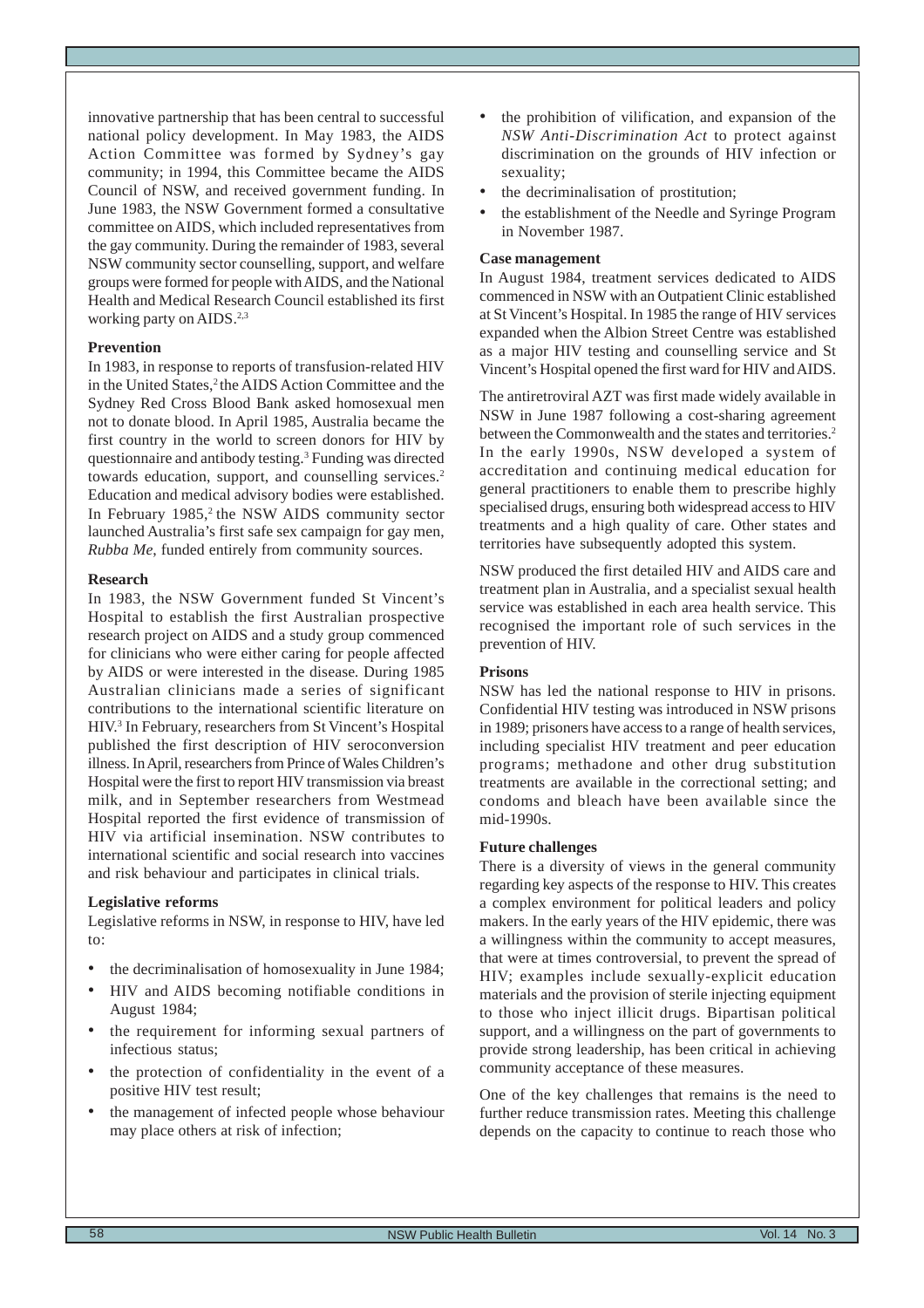<span id="page-18-0"></span>engage in activities that expose them to risk. Because HIV infection rates have stabilised, there is evidence of reduced HIV morbidity and mortality as a result of advances in treatments, and a climate of greater optimism has arisen. Yet there is significant uncertainty about the long-term effects of new treatments. As the epidemic is changing, so too is the way HIV is perceived and understood by affected communities, the broader community and by government. These changes have the potential to undermine the community's capacity to sustain an effective response to HIV and AIDS.

Currently, rates of gonorrhea and of other sexually transmissible infections that may enhance HIV transmission are rising, both here in Australia and overseas. There is a need to explore new measures for encouraging safe sex behaviours in order to enhance the control of HIV and other sexually transmissible infections*.*

While much has been achieved in NSW, much remains to be done in pursuing reforms and ensuring appropriate responses to the changing epidemic. This includes a willingness to trial new interventions, develop clear communication strategies and address the tensions between strategies for harm reduction and those for use reduction for drug use.

#### **REFERENCES**

- 1. National Centre in HIV Epidemiology and Clinical Research. *HIV–AIDS, viral hepatitis, and sexually transmissible infections in Australia Annual Surveillance.* Sydney: NCHECR, 2002*.*
- 2. AIDS Council of NSW. *Strengthening the Community ACON and the HIV epidemic in NSW*. Sydney: ACON, 1995.
- 3. Australian National Council on AIDS and Related Diseases. *Protecting our Investment. 1997 Report to the Minister for Health and Family Services*. Canberra: ANCARD,1998.

# **MAY 1999 NSW DRUG SUMMIT**

#### *Rafe Champion and Jennifer Gray Drug Programs Bureau NSW Department of Health*

In late 1998 there was a widespread perception that the problem of illicit drugs was not being adequately addressed through existing resources and policies. The Premier of New South Wales made the commitment that, if re-elected in the March 1999 election, there would be a summit on the drug problem. This article describes that drug summit, the purpose of which was to make a fresh start and achieve bipartisan agreement on major strategies to address illicit drugs.

The NSW Drug Summit was held in May 1999. All NSW state government politicians were invited, as were approximately 100 members of the public who were selected to represent the widest possible range of expertise and experience. The agenda of the summit covered many aspects of the illicit drug problem including: education, prevention, treatment, young people, regional and rural NSW, and the role of the police and the criminal justice system. Ministers and experts facilitated group discussions that reported back to plenary sessions. In these plenary sessions, resolutions were put to a vote, which resulted in a consensus on 20 general principles and 172 resolutions that covered a wide range of issues.

These resolutions formed the framework of the NSW Government Plan of Action on drugs,<sup>1</sup> and was supported with a financial commitment of \$176 million over four years.

# **THE STATEWIDE DRUG TREATMENT SERVICES PLAN**

For NSW Health, the first step was the development of a statewide Drug Treatment Services Plan to guide subsequent initiatives. This was a major opportunity to rethink the delivery of services. The central themes of the plan are access, quality and integrated care.

#### **Access**

A geographical imbalance of treatment services existed, with most resources concentrated in the metropolitan areas. Drug treatment services were overstretched, especially the methadone program. Following the Drug Summit, many projects specifically targeted rural and regional communities. These include:

- The appointment of drug and alcohol counsellors and drug and alcohol nurses in each of the rural area health services;
- Multi-purpose drug and alcohol facilities established in the Mid North Coast and New England Area Health Services;
- A newly-constructed inpatient detoxification service at Lismore, to complement new detoxification services situated at Wyong and Penrith;
- The General Practitioner (GP) Program, designed to increase the ability of GPs both to recognise problems arising from drug misuse by their patients and to respond appropriately. The program has been extended from 11 to 17 area health services.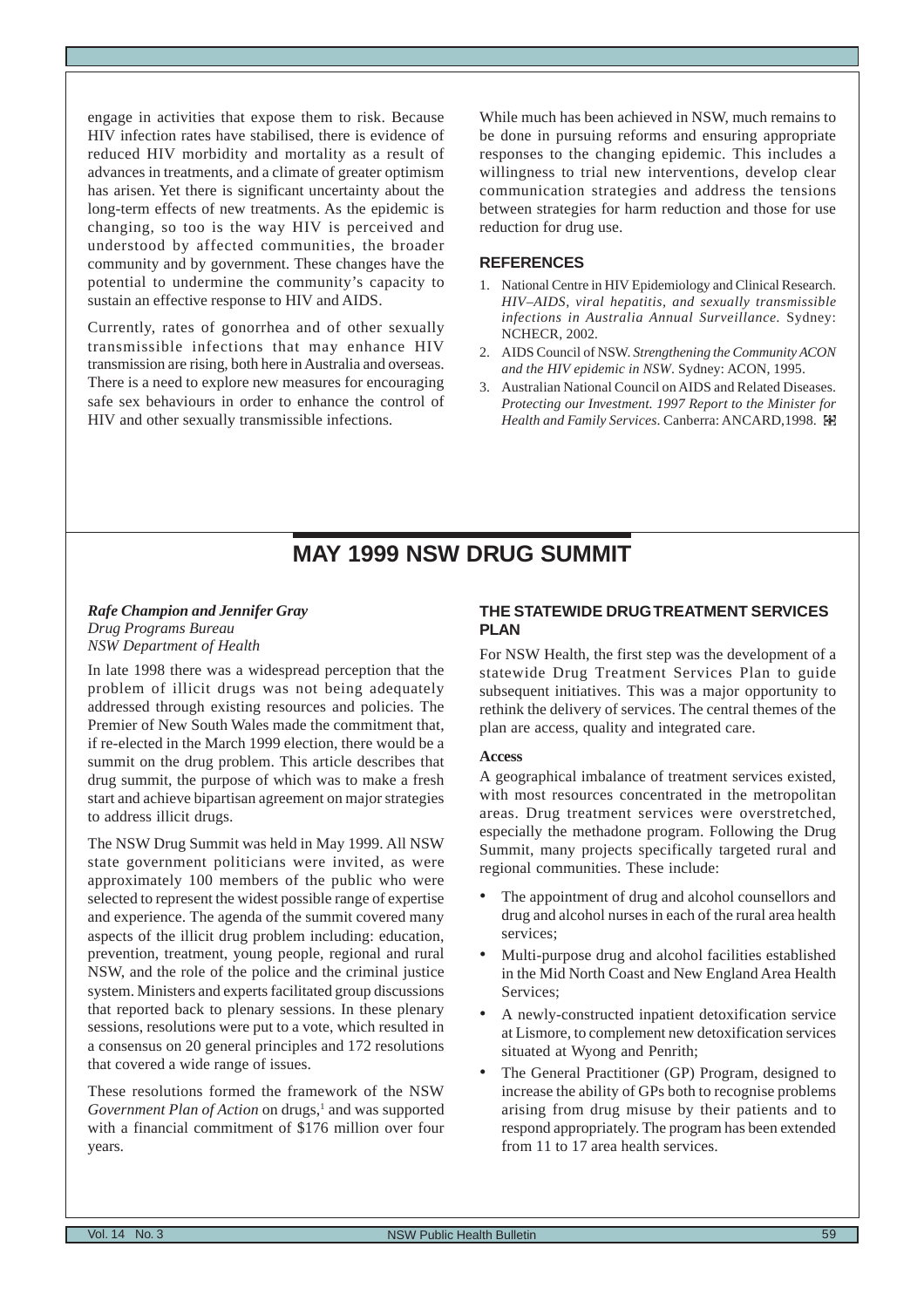

# **Quality**

There are many initiatives to improve the quality of drug treatment services, both public and private. The full suite of initiatives include: the introduction of treatment agreements and treatment plans; the accreditation of services; improved training for methadone prescribers; the monitoring of quality, including the prescription of takeaway doses of methadone; and a more proactive stance by the Pharmacotherapy Credentialling Subcommittee. These quality initiatives represent the first step towards a paradigm shift in the culture of treatment and rehabilitation for drug-dependent patients.

#### **Integrated care**

The NSW *Government Plan of Action* on drugs has created many challenges, as structures and procedures are put in place to ensure coordination between agencies, and to provide continuity of care, as patients move between agencies to obtain the full range of services that they require.

Partnerships with non-Government agencies are a highlight of the Plan. Funding has been provided to the Network of Alcohol and Drug Agencies, and to individual agencies, to enhance their information technology. Agencies are being encouraged to relate more closely to the area health services in which they are located, in order to improve the coordination and continuity of care of their patients.

Diversion of drug-users form the criminal justice system into treatment is an important area where NSW Health

works, with the assistance of Commonwealth funding, with other agencies and the non-government sector. Programs such as the Magistrate's Early Referral Into Treatment now provide drug users with the option of treatment rather than a jail term, in order to break the cycle of criminal recidivism that can be related to drug abuse.

# **NEEDS OF SPECIAL GROUPS**

Programs are being implemented to provide support for drug-dependent carers with children. One of these programs is Parents Under Pressure, which is an intensive program delivered at home to build skills and confidence in parenting and other domestic competencies.

# **OUTCOMES**

Since 1999, there has been a reduction in heroin-related overdose events (defined as deaths and non-fatal incidents) from 400 in 1999 to 249 in 2000.2 This represents a 38 per cent decline in NSW, which compares favourably with the 24 per cent decline nationally. It should be noted that this decline preceded the recent heroin shortage. Figures 1 and 2 illustrate the inverse relationship between the availability of methadone and buprenorphine treatment and the number of suspected opiate overdose deaths from early 1999 to March 2002.3

Access to pharmacotherapy treatment (methadone and buprenorphine) has improved significantly and there are now few parts of the state where there is a significant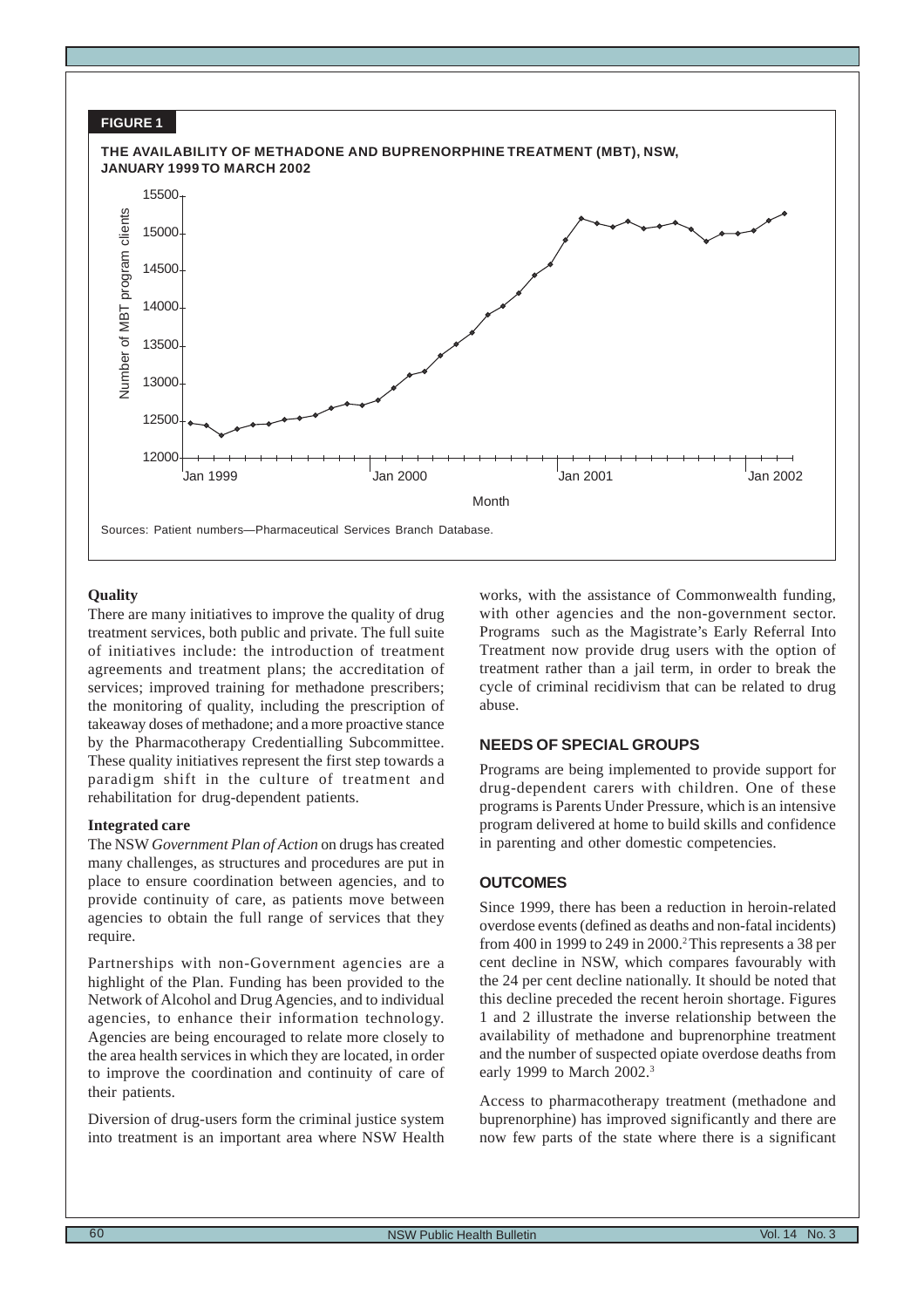

delay for patients wishing to enter treatment. The successful introduction of buprenorphine as an alternative pharmacotherapy for the treatment of heroin addiction has attracted many new patients to treatment and provides more flexibility in the delivery of care.

The pressure on rehabilitation beds in the non-government sector has been reduced with funding allocated for 62 additional beds. In addition, some agencies have undertaken to modify their service configuration to provide more beds than they receive funding for.

# **CONCLUSIONS AND CHALLENGES**

The major outcome of the NSW Drug Summit, and the 150 projects administered by the Drug Programs Bureau, has been a significant increase in the number of drugdependent patients who are being managed in the health system, and a significant increase in services provided by agencies in partnership with NSW Health.

Inevitably, there are persisting challenges in making major changes in a very large and complex system. The rapid expansion of services has created shortages of adequately trained and experienced staff. The complexity of the treatment system, and the nature of opioid dependence, creates problems both for monitoring the effectiveness of interventions and maintaining gains. Treatment systems need to be flexible in order to be able to respond to changes in patterns of drug use. However, flexibility can be difficult to achieve, with so many independent agencies involved in the planning and delivery of the services.

In addition, alcohol misuse remains a major community concern, and this issue was not a focus of the NSW Drug Summit.

The NSW Department of Health had responsibility for a large proportion of the additional funding and new projects which followed the Drug Summit and the Government Plan of Action. Within the Department, the Drug Programs Bureau was the coordinating branch.

The Drug Programs Bureau website has a list of state, national, and international links.

**http://internal.health.nsw.gov.aulpublichealthldpb/contact.htm**.

The website for the NSW Drug Summit can be found at **www.druginfo.nsw.gov.au/druginfo/ summit/index.html**.

- 1. NSW Government. *NSW Drug Summit 1999: Government Plan of Action*. Sydney: NSW Government, July 1999.
- 2. National Drug and Alcohol Research Centre. *Australian Bureau of Statistics data on opioid overdose deaths*. Sydney: NDARC, 2000.
- 3*.* Degenhart L. *Opioid Overdose Deaths in Australia:* Sydney: **NDARC, 2001. 图**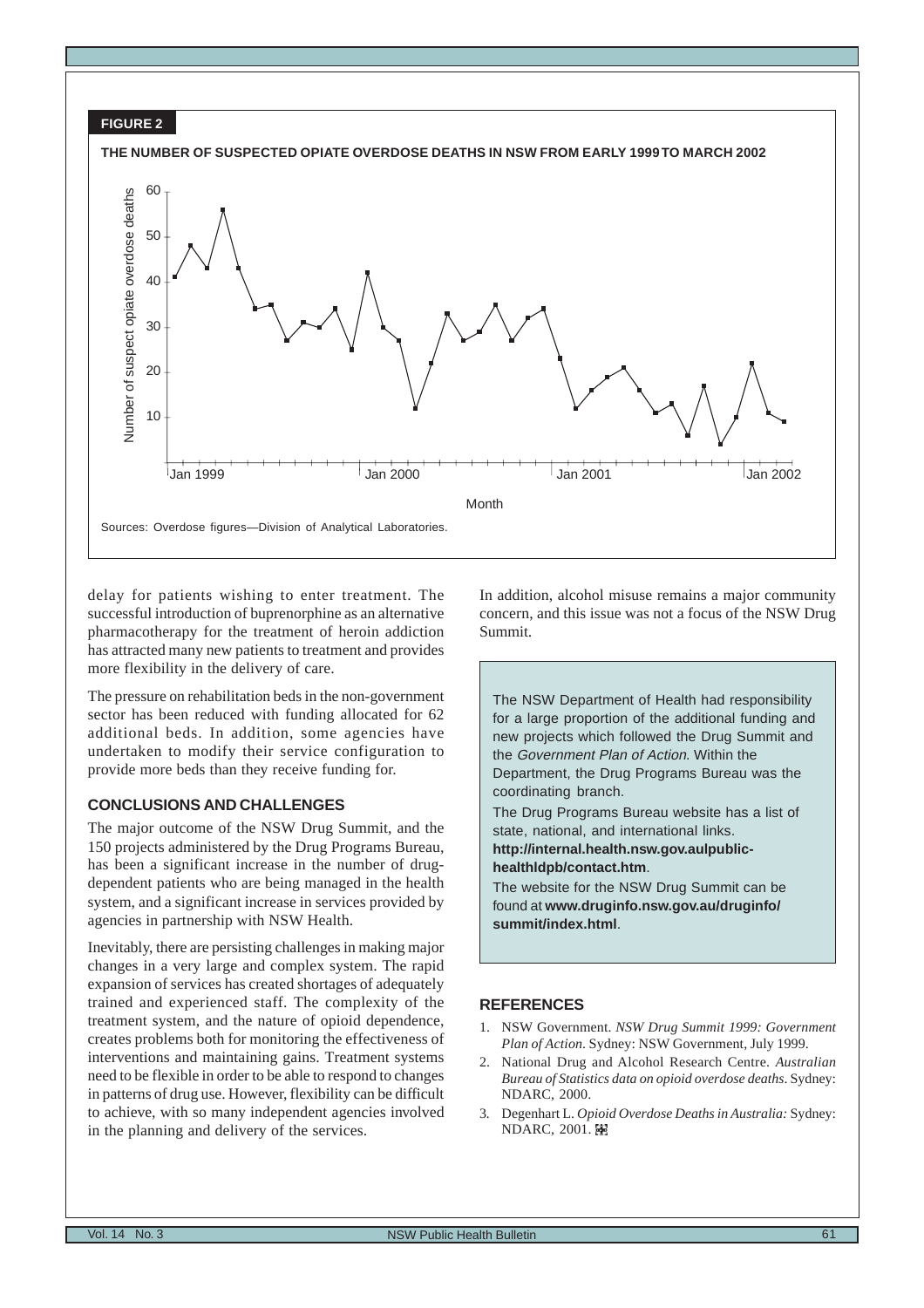# <span id="page-21-0"></span>**FACTSHEET**

# **SEVERE ACUTE RESPIRATORY SYNDROME (SARS)**

# **WHAT IS SARS?**

Severe Acute Respiratory Syndrome (SARS) is a contagious form of pneumonia first identified in southern China in late 2002.The syndrome has only recently been recognised and information is therefore limited.

# **WHAT CAUSES SARS?**

The organism that causes SARS is thought to be a new type of coronavirus.

# **WHO IS AT RISK OF CONTRACTING SARS?**

Currently, the risk of people in Australia contracting SARS is probably low. Affected areas have included parts of China, Hong Kong, Singapore, and Toronto. For an updated list o affected areas, see the World Health Organization's website at **www.who.int**.

Those who have been in close contact with someone who has been diagnosed with SARS are also at risk. Close contact may include having cared for, lived with, or having direct contact with the fluid from the nose and throat, and faeces of SARS patients.

# **WHAT ARE THE SYMPTOMS?**

People usually start to develop symptoms two to seven days after being exposed to the virus. People with SARS have a fever (greater than 38ºC) and respiratory symptoms that may include cough or breathing difficulties. These symptoms usually begin abruptly. Other symptoms include headache, chills, muscle aches, poor appetite, dizziness, diarrhoea and sore throat. Some people with SARS develop severe pneumonia (lung infection). The overall death rate is about 15 per cent. The risk of death increases with age.

### **HOW IS SARS DIAGNOSED?**

At present, the diagnosis is only likely to occur in people who have travelled to a country affected by SARS. Even in such people, the symptoms of SARS are commonly seen in other illnesses, so your doctor may test for a variety of infections before diagnosing SARS. Specific tests for the SARS virus are being developed.

#### **HOW IS SARS SPREAD?**

SARS is thought to be spread through contaminated droplets from a person sick with the illness (through coughing or sneezing) or by contaminated hands or objects. Only people in close contact with a SARS patient are thought to be at risk. Rarely, the virus may be spread in the air from very ill patients. People who do not have symptoms are not thought to be infectious.

People who have fever and respiratory symptoms should seek advice from their doctor, but call ahead before visiting so your doctor can prepare.

# **HOW CAN YOU HELP PREVENT THE SPREAD OF SARS?**

If you are suspected of having SARS and are being cared for at home, you should:

- follow the instructions given by your doctor;
- limit your activities outside the home: for example, do not go to work, school or public places;
- wash your hands often and well, especially after you have blown your nose;
- cover your mouth and nose with tissue when you sneeze or cough;
- if possible, wear a surgical mask when around other people in your home;
- refrain from sharing cutlery, towels or bedding with anyone in your home until these items have been washed with soap and hot water;
- clean surfaces (counter or tabletops, door knobs, bathroom fixtures) that have been contaminated by body fluids (sweat, saliva, mucous, or even vomit or urine) from the SARS patient with a household disinfectant used according to the manufacturer's instructions. Wear disposable gloves during all cleaning activities. Throw these out when you are finished and do not reuse them;
- follow these instructions for 10 days after your fever and respiratory symptoms have gone away.

For updated guidelines, see the NSW Department of Health website at **www.health.nsw.gov.au** or the World Health Organization website at **www.who.int**.

*For more information please contact your doctor, local public health unit or community health centre—See under NSW Government at the front of the White Pages.*

March 2003 匿

#### **NSWEEHEALTH**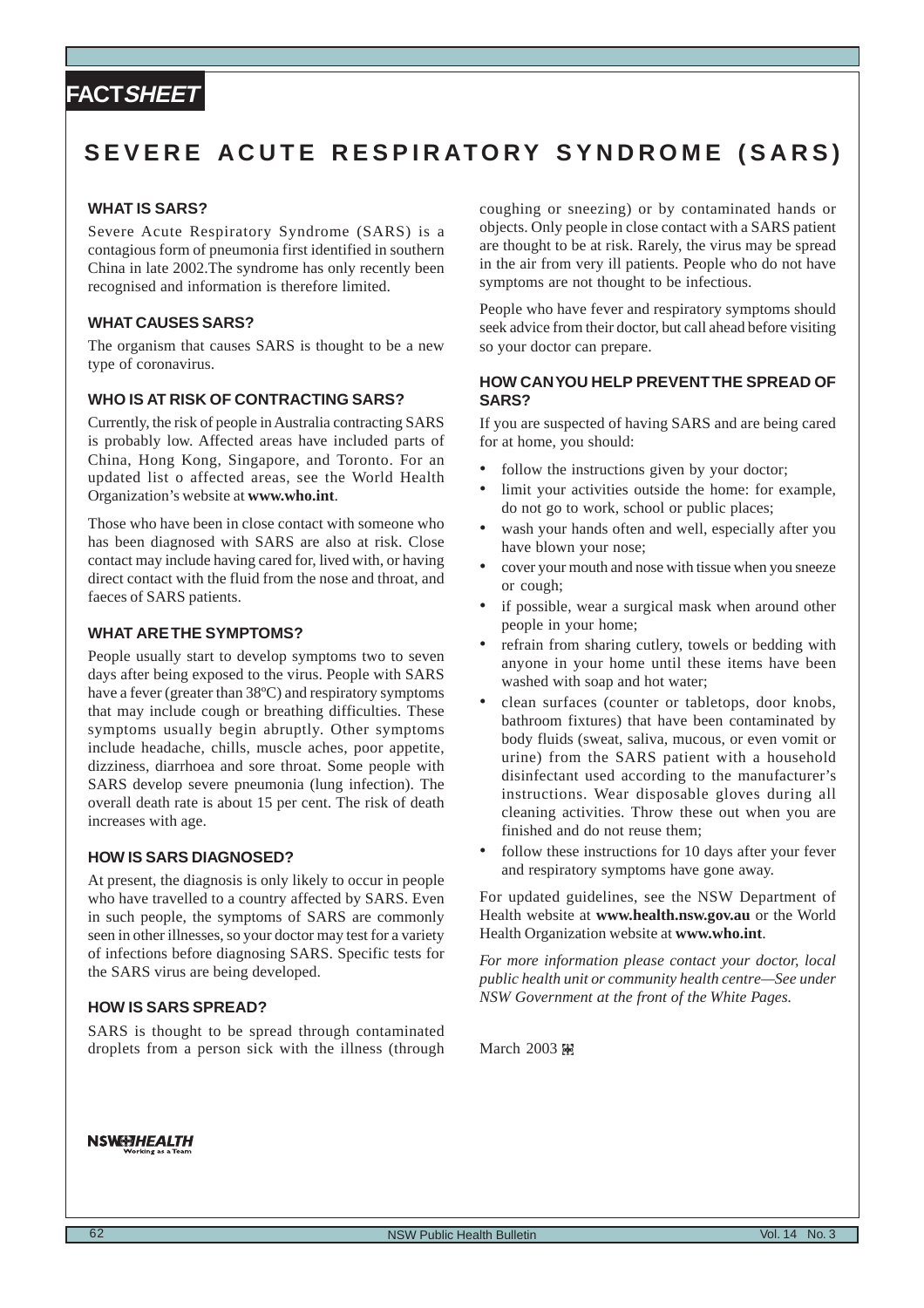# **COMMUNICABLE DISEASES REPORT, NSW: MARCH 2003**

# <span id="page-22-0"></span>**TRENDS**

Notifications of communicable diseases received through to January 2003 appear in Table 2 and Figure 1.

# **BLOOD-BORNE AND SEXUALLY TRANSMISSIBLE INFECTIONS**

The number of notifications of gonorrhoea and chlamydia continues to rise. Notifications of gonorrhoea have reached their highest levels since laboratory reporting began in 1991. Notifications of chlamydia have reached their highest levels since reporting began in 1999.

There are, however, important differences in the epidemiology of these diseases in NSW. Chlamydia is approximately four times more frequently notified than gonorrhoea (5621 versus 1469 cases in 2002). Data for the three months to January 2003 show that when compared with gonorrhoea cases, chlamydia cases tend to be younger (52 per cent were under 25 years of age compared with 21 per cent of gonorrhoea cases), more commonly female (53 per cent compared with seven per cent) and more widely distributed about the state (38 per cent live in rural areas compared with only 14 per cent of gonorrhoea cases).

These data and anecdotal reports indicate that chlamydia is more common in younger heterosexually-active people than in men who have sex with men, while gonorrhoea is more common in men who have sex with men. Both infections can be prevented through practicing safe sex such as using condoms with sexual partners. Transmission can be restricted through the early diagnosis and treatment of cases, and by screening and treating the infected sexual partners of cases.

Patients can talk in confidence to a general practitioner or local sexual health service to obtain more information about screening for these diseases. Clinicians can call their local sexual health service for advice and assistance with partner contact tracing and screening. These services are listed under *Sexual Health Clinics* in the White Pages.

# **VECTOR-BORNE DISEASES**

Over the summer relatively few arbovirus infections were notified. Barmah Forest virus infection however continues to predominate, especially on the coastal areas in the north of the state.

# **ZOONOSES**

Reports of Q fever have increased in recent months. This increase is most likely to be related to increased Q fever immunisation-related screening, although a real increase in disease transmission cannot be ruled out. In January, cases were notified predominantly from the rural areas in the west and north of the state.

Q fever can be transmitted to people from farm and native animals, and those most at risk are workers in the meat and farming industries. The Commonwealth-funded Q fever program targets people who are at increased risk, and involves pre-immunisation screening for prior infection. For more information, contact your local Public Health Unit.

# **REPORT OF AN OUTBREAK OF PSITTACOSIS ASSOCIATED WITH WILD BIRDS IN THE BLUE MOUNTAINS**

#### **Background**

Psittacosis is caused by infection with the bacteria *Chlamydophila psittaci*. It is considered a relatively rare disease in humans, and is usually spread to humans by inhalation of bacteria from dried bird droppings or other particles from infected birds. Psittacosis became a notifiable disease in NSW in 2001. In that year, 36 cases were notified.

The available literature suggests that pet birds and aviaries are the source of most infections in humans.1,2 Prior to the outbreak in the Blue Mountains, the largest reported psittacosis outbreak in Australia occurred in Bright, Victoria, where 16 cases were identified. In these cases, illness was associated with mowing or trimming lawns, and gardening, in environments presumed to be infected with droppings and particles from wild birds.

In May 2002, clinicians of the Blue Mountains District Hospital (BMDH) in Katoomba reported an increase in admissions for severe community-acquired pneumonia in previously healthy adults. One clinician suggested a link to human contact with sick or dead parrots. Investigations were undertaken to confirm the existence of an outbreak, to identify its cause and any potentially-modifiable risk factors. This report provides a summary of the initial results of the outbreak investigation, and the preliminary recommendations.

#### **Methods**

*Review of past admissions for pneumonia*

Rates of admission to hospital for pneumonia in residents of the Blue Mountains were reviewed for the period 1995– 2000.

#### *Case identification*

The causative organism for cases of pneumonia admitted to hospital between March and June 2002 was sought through collection and testing of acute and convalescent serology. Possible cases were identified both retrospectively (March to May) and prospectively (June), based on the following case definition:

- admitted to hospitals in the Blue Mountains or adjacent areas with pneumonia;
- resident of the Blue Mountains area: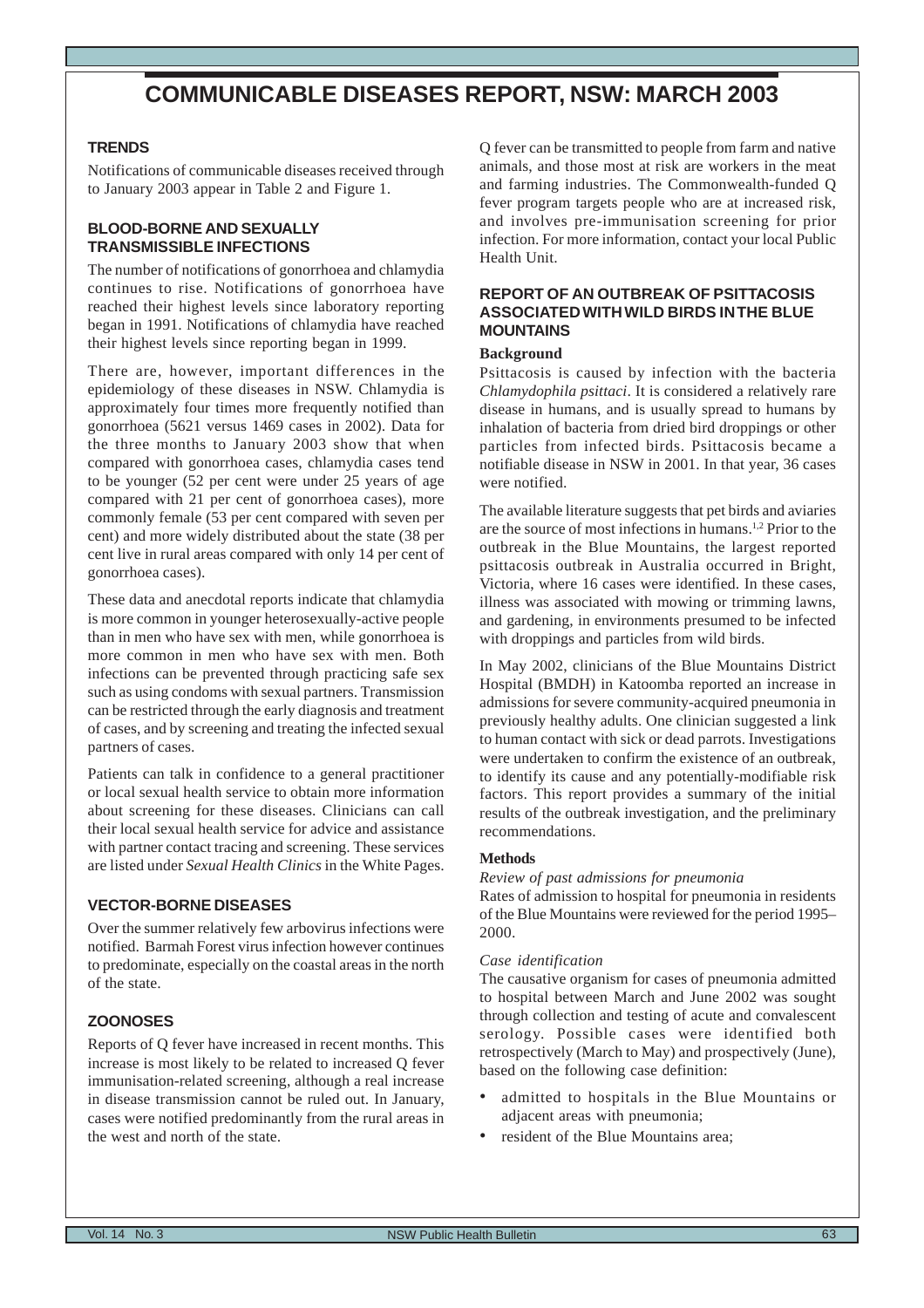- 15–75 years of age;
- radiological changes consistent with pneumonia;
- no medical history of heart failure or chronic obstructive pulmonary disease.

A confirmed case of psittacosis was defined as:

• possible cases in whom *Chlamydophyla psittaci* infection was confirmed by serology or polymerase chain reaction (PCR) testing. A positive serological result included a seroconversion with a four-fold or greater rise in titre, single high titre, or static high titre.

The Wentworth Area Public Health Unit contacted cases and arranged for blood collection at special clinics at the Blue Mountains District Hospital. Blood was tested for influenza, mycoplasma, chlamydia, legionella, adenovirus and Q fever. Throat swabs were taken from some of the later cases and these specimens were examined using PCR testing.

#### *Case control study*

A case-control study was undertaken, using confirmed or possible cases that had not tested negative at the time of the study. Reported exposures in these 'study' cases were compared with controls, who were randomly selected from the Blue Mountains telephone book. Interviews of cases and controls were conducted from the CATI (Computer Analysis of Telephone Interviews) facility within the NSW Department of Health.

# *Testing of birds*

Sick or dead birds found in the Blue Mountains region during June were also submitted for testing for *Chlamydophila psittaci*.

## **Results**

### *Past admission for pneumonia*

A review of admissions for pneumonia during 1995–96 to 1999–00 found significantly higher rates of admission for residents of the upper Blue Mountains, when compared to those of residents of the lower regions of the Blue Mountains and the NSW state average. Overall, residents of the upper Blue Mountains had a standardised separation ratio of 176.6 (95 per cent CI 161.2–193.2) for pneumonia over this period, compared to 91.6 (95 per cent CI 80.6– 103.6) for residents of the lower Blue Mountains.

#### *Case identification*

Between 1st March and 30th June 2002, 95 possible cases were identified. Of these possible cases, 77 (81 per cent) resided in the upper Blue Mountains (Bullaburra to Mount Victoria).

Serological results were obtained for 87 possible cases. Sixty of these cases (69 per cent) were positive for *Chlamydophyla psittaci*. Of the 27 cases (31 per cent) who tested negative for psittacosis, seven had an alternative diagnosis made by the doctor on receipt of the laboratory results. Fifty-one of the laboratory confirmed cases (85 per cent) were residents of the upper Blue Mountains.

# *Case control study*

Preliminary analysis of the case control study included 62 cases and 310 controls.These findings are presented in Table 1. Illness was associated with: being male, aged 50–64 years, and residing in the middle or upper Blue Mountains.

Compared with no contact, direct contact with wild birds was also associated with illness. Indirect contact with wild birds was not significantly associated with illness, except

# **TABLE 1**

#### **FREQUENCIES OF EXAMINED RISK FACTORS FOR PSITTACOSIS IN CASES AND CONTROLS, BLUE MOUNTAINS, 2002**

| Variable                                        | N  | Cases<br>$(\%)$ | <b>Controls</b><br>N | $(\%)$ | <b>Crude Odds</b><br>Ratio | 95%<br>Confidence Interval |
|-------------------------------------------------|----|-----------------|----------------------|--------|----------------------------|----------------------------|
|                                                 |    |                 |                      |        |                            |                            |
| Upper Blue Mountains resident                   | 49 | (80)            | 104                  | (34)   | 20.4                       | $7.0 - 58.0$               |
| 50-64 years of age                              | 32 | (52)            | 89                   | (29)   | 8.6                        | $2.5 - 29.3$               |
| Male                                            | 37 | (60)            | 125                  | (40)   | 2.2                        | $1.2 - 4.0$                |
| Direct contact with birds specifically:         |    |                 |                      |        |                            |                            |
| Touching bird feathers                          | 14 | (23)            | 22                   | (7)    | 3.8                        | $1.7 - 8.4$                |
| Touching bird droppings                         | 20 | (32)            | 33                   | (11)   | 4.0                        | $2.0 - 8.0$                |
| Handling dead birds                             | 10 | (16)            | 11                   | (4)    | 5.2                        | $1.9 - 14.2$               |
| Watch birds in garden                           | 44 | (71)            | 165                  | (53)   | 2.1                        | $1.1 - 4.1$                |
| Seeing dead birds                               | 12 | (19)            | 22                   | (7)    | 3.1                        | $1.3 - 7.1$                |
| Direct contact with wild birds—any of the above | 30 | (48)            | 52                   | (17)   | 6.6                        | $3.1 - 13.8$               |
| Mowing without catcher                          | 26 | (42)            | 65                   | (21)   | 2.4                        | $1.3 - 4.5$                |
| Use compost                                     | 19 | (32)            | 49                   | (16)   | 2.5                        | $1.2 - 4.8$                |
| Current smoker                                  | 2  | (3)             | 58                   | (19)   | 0.1                        | $0.02 - 0.6$               |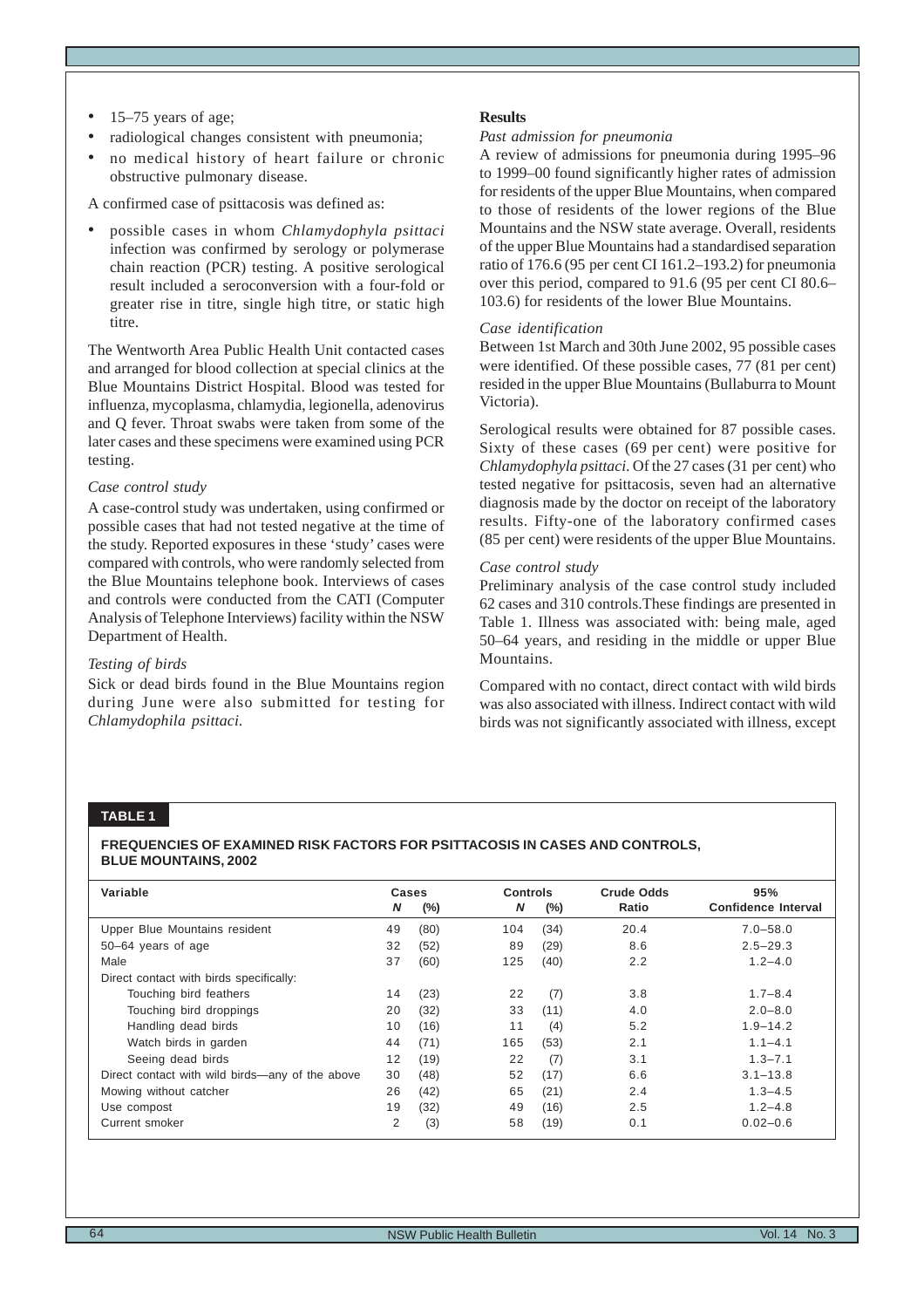for specific activities such as mowing lawns without a catcher or using compost.

#### *Testing of birds*

Of the five birds submitted for immuno-fluorescent antibody testing, only one young parrot was positive for *Chlamydophila psittaci.*

## **Conclusions**

The largest reported outbreak of psittacosis among humans in Australia to date occurred in the Blue Mountains between March and June 2002. Preliminary analysis indicates that direct contact with wild birds, and lawn mowing without a catcher, were associated with illness. Exposure to domestic and farm birds was not associated with illness.

The investigation of this outbreak has provided new information about psittacosis, and has reinforced the finding from the 1996 outbreak in Bright that large outbreaks of infection in humans can be associated with wild birds, rather than with pet birds and aviaries.<sup>3</sup>

The risk of infection in this outbreak appeared to be limited to residents of the mid-to-upper Blue Mountains, and to the March–June period of 2002. However, the finding of increased rates of pneumonia in the upper Blue Mountains at similar periods during previous years raises the possibility that psittacosis recurs seasonally in this area. Anecdotal reports from members of the local Wildlife and Information Rescue Service (WIRES), which suggest clinical signs of psittacosis in wild birds during autumn in previous years, adds support to this hypothesis. Active surveillance for cases of pneumonia, together with laboratory testing for psittacosis in both birds and humans, will be continued over the coming year in an effort to answer this question.

These investigations will also examine why residents of the upper Blue Mountains were most at risk of psittacosis in autumn 2002, and of hospitalisation with pneumonia in the autumn of recent years. Surveillance of both birds and humans will be undertaken to determine if there are conditions in the upper Blue Mountains with regard to the environment (for example, weather patterns and bird habitats), the birds (for example, the density and distribution) or human factors (for example, the distribution or behaviours of susceptible populations) that facilitate psittacosis transmission. Identification of such factors can help to inform future prevention strategies, both locally and in other areas with a similar ecology.

## **Acknowledgements**

Thanks to James Branley, Dominic Dwyer and staff ICPMR, Patricia Correll, George Truman, Lisa Allchin, Blue Mountains District Hospital staff.

#### **References**

- 1. Harris RL, Williams TW Jr. Contribution to the question of Pnuemotyphus: A discussion of the original article by J Ritter in 1880. *Rev Infectious Diseases* 1985;7(1):119–22.
- 2. Schlossberg D, Delgado J, Morre MM, Wishner A, Mohn J. An epidemic of avian and human psittacosis. *Arch Intern Med* 1993;153:2594–96.
- 3. Williams J, Tallis G, Dalton C, Ng S, Beaton S, Catton M., Elliott J, Carnie J. Community Outbreak of psittacosis in a rural Australian town. *Lancet* 1998;35:1697–9.

# **RESPIRATORY DISEASES**

Notifications of meningococcal and invasive pneumococcal disease cases approached their usual low points in January.

# **VACCINE-PREVENTABLE AND OTHER DISEASES**

No cases of measles have been identified in NSW for over five months now (since August 2002). Notifications of pertussis are at inter-epidemic levels, and only occasional cases of Legionnaires' disease were reported in recent months.

# **ENTERIC DISEASES**

In January, over 200 notifications of salmonellosis were received. Among these, the most common serovar was *S. typhimurium* (36 per cent).

The national *S. potsdam* investigation was closed this month. A total of 70 cases were identified as part of the outbreak in November and December. Despite extensive case interviews, the source of the outbreak is unclear.

Four related cases of gastroenteritis (including one case in whose stool *Salmonella 4,12; D* was isolated) were identified in children who shared a common meal at a restaurant in inner Sydney in January. Two separate cases of hepatitis A reported eating at a restaurant in Sydney's south within the same week in December. While there was no proof that these restaurants were responsible for causing these infections, Public Health Unit food inspectors reviewed restaurant food handling procedures to minimise the risk of further cases. 图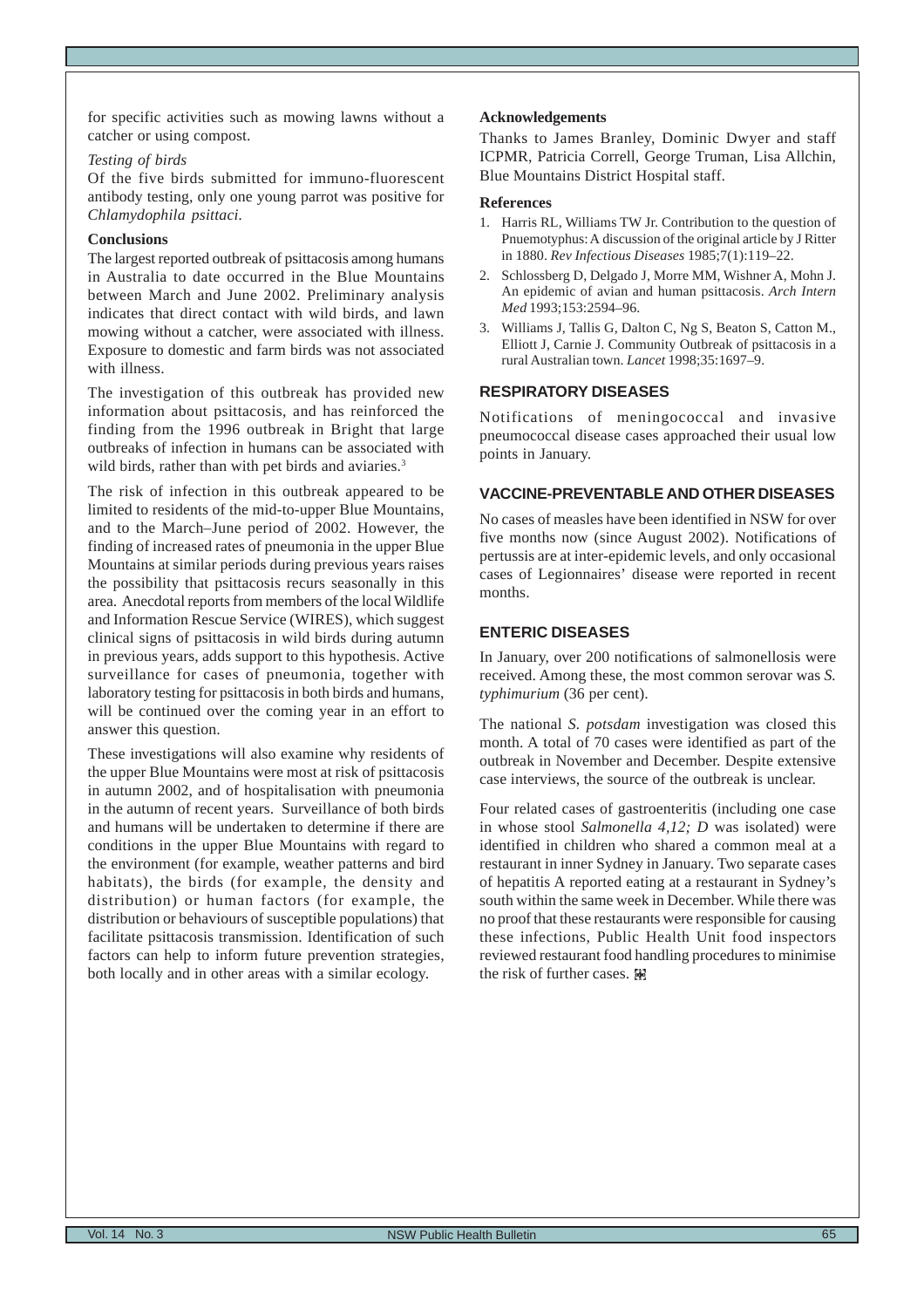# **FIGURE 1**

#### **REPORTS OF SELECTED COMMUNICABLE DISEASES, NSW, JANUARY 1998 TO JANUARY 2003, BY MONTH OF ONSET**

NSW population Male  $50\%$ <br> $<5$  7% 7%<br>28%

 $5 - 24$ 25–64 52% 65+ 13%

Preliminary data: case counts in recent months may increase because of reporting delays. Laboratory-confirmed cases only, except for measles, meningococcal disease and pertussis BFV = Barmah Forest virus infections, RRV = Ross River virus infections



Gp C and Gp B = disease due to serogroup C and serogroup B infection,

other/unk = other or unknown serogroups

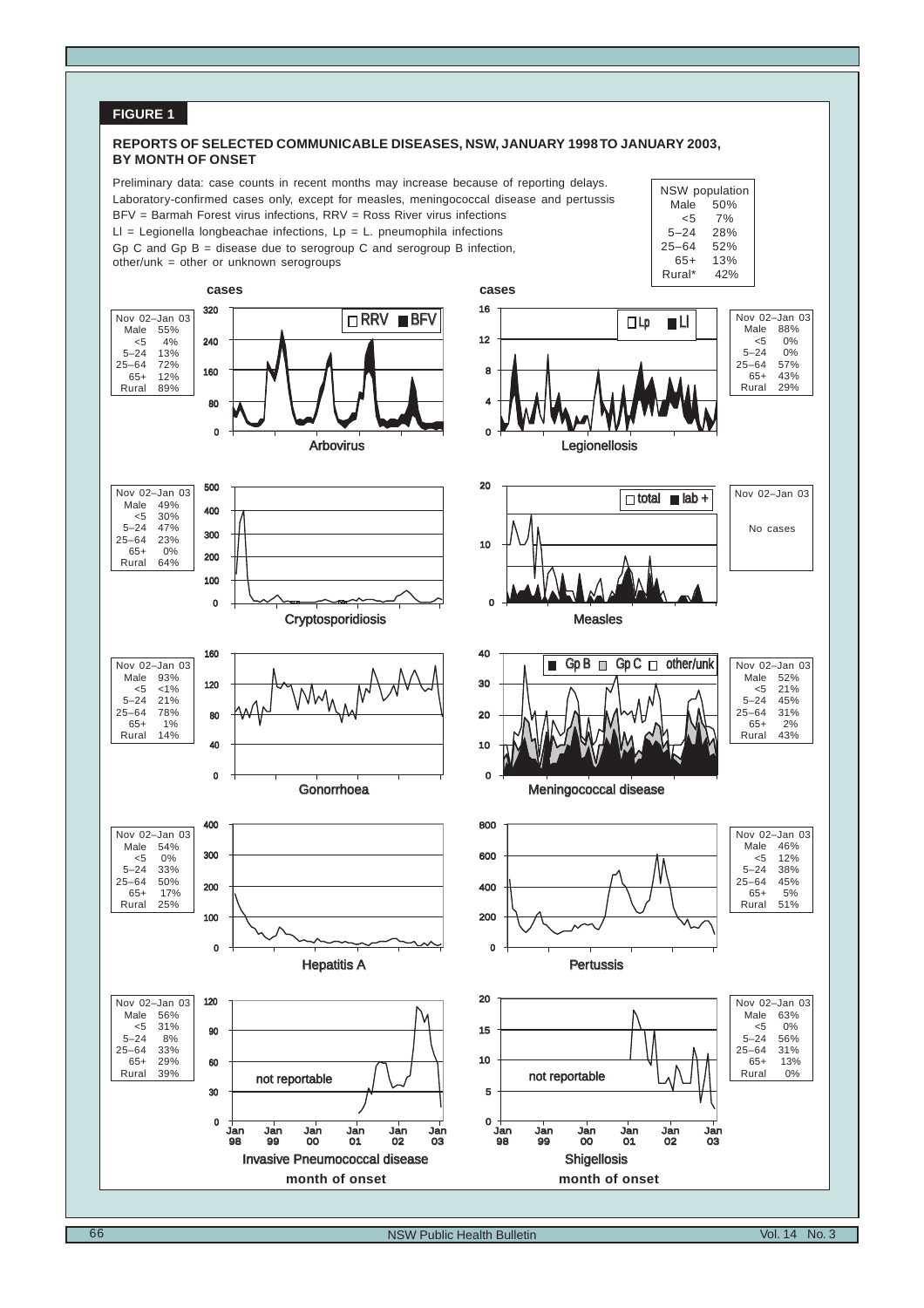|                                   | REPORTS OF NOTIFIABLE CONDITIONS RECEIVED<br>TABLE <sub>2</sub>                      |                                                                                     |                          |                        |                             |                                   |                                                                              |                          |                          |                | IN JANUARY 2003 BY AREA HEALTH SERVICES                                      |                        |                                                                |         |                                                        |                                                                 |    |               |                                                                                     |                                |
|-----------------------------------|--------------------------------------------------------------------------------------|-------------------------------------------------------------------------------------|--------------------------|------------------------|-----------------------------|-----------------------------------|------------------------------------------------------------------------------|--------------------------|--------------------------|----------------|------------------------------------------------------------------------------|------------------------|----------------------------------------------------------------|---------|--------------------------------------------------------|-----------------------------------------------------------------|----|---------------|-------------------------------------------------------------------------------------|--------------------------------|
| <b>Vol. 14</b>                    | Condition                                                                            | CSA                                                                                 | NSA                      | WSA                    | WEN                         | <b>SWS</b>                        | ξ                                                                            | NUK                      | Area Health Service<br>╛ | SES            | <b>MAN</b>                                                                   | MNC                    | MAC<br>₹                                                       | MWA     | FWA                                                    | GMA                                                             | వ్ | ЗЯ            | Jan <sup>†</sup><br>tor                                                             | $date^{\dagger}$<br>٩<br>Total |
|                                   | Blood-borne and sexually transmitted                                                 |                                                                                     |                          |                        |                             |                                   |                                                                              |                          |                          |                |                                                                              |                        |                                                                |         |                                                        |                                                                 |    |               |                                                                                     |                                |
|                                   | Chancroid*                                                                           |                                                                                     |                          |                        |                             |                                   |                                                                              |                          |                          |                |                                                                              |                        |                                                                |         |                                                        |                                                                 |    |               |                                                                                     |                                |
| No. 3                             | (genital)*<br>Chlamydia                                                              | 36<br>25                                                                            | 80                       | 4                      | $\frac{1}{2}$ $\frac{1}{2}$ | $32^{\circ}$                      | 22                                                                           | ່ ຕ ~                    | $\overline{6}$<br>5      | 105            | $\tilde{c}$                                                                  | $\overline{4}$         |                                                                |         | $\overline{a}$ $\overline{a}$<br>$\overline{\omega}$ a | 22                                                              |    |               | 523<br>140                                                                          | 523<br>140                     |
|                                   | -acute viral*<br>Gonorrhoea*<br>Hepatitis B-                                         |                                                                                     | $\circ$                  | 4                      |                             | $\overline{\phantom{0}}$          | $\sim$                                                                       |                          |                          | 64             |                                                                              |                        |                                                                |         |                                                        |                                                                 |    |               | $\overline{ }$                                                                      |                                |
|                                   | -other*<br>Hepatitis B-                                                              | 49                                                                                  | $\overline{37}$          | 38                     | $\sim$                      | 33                                | 4                                                                            | $\sim$ $\circ$           | $\infty$                 | ౘ              |                                                                              | ო                      |                                                                |         |                                                        |                                                                 |    | $\sim$        | 227                                                                                 | 227                            |
|                                   | -acute viral*<br>Hepatitis C-                                                        |                                                                                     | ٠                        |                        |                             |                                   |                                                                              |                          |                          |                |                                                                              |                        |                                                                |         |                                                        |                                                                 |    |               | $\mathbf{\Omega}$                                                                   | $\sim$                         |
|                                   | -Other*<br>Hepatitis C-                                                              | 77                                                                                  | 30                       | 53                     | $\frac{1}{6}$               | 32                                | 29                                                                           | 26                       | 30                       | 76             | 20                                                                           | 38                     | တ                                                              |         |                                                        |                                                                 |    | $\frac{3}{2}$ | 504                                                                                 | 504                            |
|                                   | Hepatitis D-unspecified*<br>Syphilis                                                 | $\frac{1}{4}$                                                                       | $\cdot$ $\infty$         | ' ന                    | $\bar{z}$                   | $\frac{6}{5}$                     | $\sim$                                                                       | $\cdot$ $\sim$           |                          | $\overline{2}$ | ' ന                                                                          | . u                    | 4                                                              |         |                                                        |                                                                 |    |               | $\overline{\circ}$                                                                  | $\overline{8}$                 |
|                                   |                                                                                      |                                                                                     |                          |                        |                             |                                   |                                                                              |                          |                          |                |                                                                              |                        |                                                                |         |                                                        |                                                                 |    |               |                                                                                     |                                |
|                                   | Barmah Forest virus*<br>Vector-borne                                                 |                                                                                     |                          |                        |                             |                                   |                                                                              | ო                        | $\sim$                   |                | $\circ$                                                                      |                        |                                                                |         |                                                        |                                                                 |    |               |                                                                                     |                                |
|                                   | Ross River virus*                                                                    |                                                                                     |                          |                        |                             |                                   |                                                                              |                          |                          |                |                                                                              | ထ က                    |                                                                |         |                                                        |                                                                 |    |               |                                                                                     |                                |
|                                   | Arboviral infection (Other)*                                                         |                                                                                     | $-5$                     | $\sim$ $\infty$        | $\blacksquare$              | $\sim \infty$                     |                                                                              | $\overline{\phantom{0}}$ |                          |                |                                                                              |                        |                                                                |         |                                                        |                                                                 |    |               | 2<br>2<br>2<br>2<br>2                                                               | 295                            |
|                                   | Malaria*                                                                             |                                                                                     |                          |                        |                             |                                   |                                                                              |                          |                          |                |                                                                              |                        |                                                                |         |                                                        |                                                                 |    |               |                                                                                     |                                |
|                                   | Zoonoses                                                                             |                                                                                     |                          |                        |                             |                                   |                                                                              |                          |                          |                |                                                                              |                        |                                                                |         |                                                        |                                                                 |    |               |                                                                                     |                                |
|                                   | Anthrax*                                                                             |                                                                                     |                          |                        |                             |                                   |                                                                              |                          |                          |                |                                                                              |                        |                                                                |         |                                                        |                                                                 |    |               |                                                                                     |                                |
|                                   | Brucellosis*                                                                         |                                                                                     |                          |                        |                             |                                   |                                                                              |                          |                          |                |                                                                              |                        |                                                                |         |                                                        |                                                                 |    |               |                                                                                     | ' ~                            |
|                                   | Leptospirosis <sup>*</sup>                                                           |                                                                                     |                          |                        |                             |                                   |                                                                              |                          |                          |                |                                                                              | ო                      |                                                                |         |                                                        |                                                                 |    |               | Ю                                                                                   | မာ                             |
|                                   | Lyssavirus                                                                           |                                                                                     |                          |                        |                             |                                   |                                                                              |                          |                          |                |                                                                              |                        |                                                                |         |                                                        |                                                                 |    |               |                                                                                     |                                |
|                                   | Psittacosis*                                                                         |                                                                                     |                          |                        | $\blacksquare$              | $\mathbf{r}$                      |                                                                              |                          |                          |                |                                                                              |                        |                                                                |         |                                                        | $\mathbf{r}$                                                    |    |               | $\frac{2}{4}$                                                                       | $\frac{2}{4}$                  |
|                                   | fever <sup>*</sup><br>O                                                              |                                                                                     |                          |                        |                             |                                   |                                                                              |                          |                          |                |                                                                              |                        |                                                                | $^{20}$ |                                                        |                                                                 |    |               |                                                                                     |                                |
| <b>NSW Public Health Bulletin</b> | Respiratory and other                                                                |                                                                                     |                          |                        |                             |                                   |                                                                              |                          |                          |                |                                                                              |                        |                                                                |         |                                                        |                                                                 |    |               |                                                                                     |                                |
|                                   | Blood lead level*                                                                    |                                                                                     | $\sim$                   |                        |                             |                                   |                                                                              |                          |                          |                |                                                                              |                        |                                                                |         | 82                                                     |                                                                 |    |               |                                                                                     |                                |
|                                   | Influenza*                                                                           |                                                                                     |                          | ന                      |                             | $\alpha - 4$                      |                                                                              |                          |                          |                |                                                                              |                        |                                                                |         |                                                        |                                                                 |    |               | 924<br>923                                                                          | 8 4 3                          |
|                                   | nvasive pneumococcal infection*                                                      |                                                                                     | 4                        |                        |                             |                                   |                                                                              | $\circ$                  |                          | S              |                                                                              |                        |                                                                |         |                                                        |                                                                 |    |               |                                                                                     |                                |
|                                   | Legionella longbeachae infection*                                                    |                                                                                     |                          | $\sim \alpha$          |                             |                                   |                                                                              |                          |                          |                |                                                                              |                        |                                                                |         |                                                        |                                                                 |    |               | w u                                                                                 | က လ                            |
|                                   | "Legionella pneumophila infection<br>Legionnaires-disease (Other)*                   |                                                                                     |                          |                        |                             |                                   |                                                                              |                          |                          |                |                                                                              |                        |                                                                |         |                                                        |                                                                 |    |               |                                                                                     |                                |
|                                   | Leprosy                                                                              |                                                                                     |                          |                        |                             |                                   |                                                                              |                          |                          |                |                                                                              |                        |                                                                |         |                                                        |                                                                 |    |               |                                                                                     |                                |
|                                   | Meningococcal infection (invasive)*                                                  | $\cdot$ $\sim$                                                                      | $\blacksquare$           | $\cdot$ $\sim$ $\circ$ |                             | $\overline{\phantom{0}}$          |                                                                              |                          |                          | 4 0            |                                                                              |                        | $\sim$                                                         |         |                                                        |                                                                 |    |               | $\frac{13}{4}$                                                                      | $\frac{13}{45}$                |
|                                   | Tuberculosis                                                                         |                                                                                     | 4                        |                        | ്റ                          | $\overline{4}$                    |                                                                              |                          | $\cdot$ $\sim$           |                |                                                                              |                        |                                                                |         |                                                        |                                                                 |    |               |                                                                                     |                                |
|                                   | Vaccine-preventable                                                                  |                                                                                     |                          |                        |                             |                                   |                                                                              |                          |                          |                |                                                                              |                        |                                                                |         |                                                        |                                                                 |    |               |                                                                                     |                                |
|                                   | Adverse event after immunisation                                                     |                                                                                     |                          | $\sim$                 |                             |                                   |                                                                              |                          |                          |                |                                                                              |                        |                                                                |         |                                                        |                                                                 |    |               | တ                                                                                   | တ                              |
|                                   | H. Influenzae b infection (invasive)*                                                |                                                                                     |                          |                        |                             |                                   |                                                                              |                          |                          |                |                                                                              |                        |                                                                |         |                                                        |                                                                 |    |               |                                                                                     |                                |
|                                   | Measles                                                                              |                                                                                     |                          |                        |                             |                                   |                                                                              |                          |                          |                |                                                                              |                        |                                                                |         |                                                        |                                                                 |    |               |                                                                                     |                                |
|                                   | Mumps*                                                                               |                                                                                     | $\overline{\phantom{0}}$ | $\frac{2}{5}$          | ო                           | $-9 -$                            |                                                                              |                          | ო                        |                |                                                                              |                        |                                                                |         |                                                        |                                                                 |    |               | G<br>162                                                                            | $\circ$<br>162                 |
|                                   | Pertussis<br>Rubella*                                                                | $\overline{1}$                                                                      | 23<br>٠                  | $\cdot$                |                             |                                   |                                                                              | 28                       |                          | 22             |                                                                              |                        | ഥ                                                              |         |                                                        |                                                                 |    |               | $\overline{\phantom{0}}$                                                            | $\overline{\phantom{0}}$       |
|                                   | Tetanus                                                                              | $\mathbf{r} = \mathbf{r}$                                                           |                          |                        |                             |                                   |                                                                              |                          |                          |                |                                                                              |                        |                                                                |         |                                                        |                                                                 |    |               |                                                                                     |                                |
|                                   | Enteric                                                                              |                                                                                     |                          |                        |                             |                                   |                                                                              |                          |                          |                |                                                                              |                        |                                                                |         |                                                        |                                                                 |    |               |                                                                                     |                                |
|                                   | Botulism                                                                             |                                                                                     |                          |                        |                             |                                   |                                                                              |                          |                          |                |                                                                              |                        |                                                                |         |                                                        |                                                                 |    |               |                                                                                     |                                |
|                                   | Cholera <sup>*</sup>                                                                 |                                                                                     |                          |                        |                             |                                   |                                                                              |                          |                          |                |                                                                              |                        |                                                                |         |                                                        |                                                                 |    |               |                                                                                     |                                |
|                                   | Cryptosporidiosis*                                                                   |                                                                                     |                          | 4                      |                             | ്റത                               |                                                                              |                          |                          |                | $\sim$                                                                       | $\sim$                 | ო                                                              |         |                                                        |                                                                 |    |               | $\frac{8}{1}$                                                                       | ءِ                             |
|                                   | Giardiasis*                                                                          | 5                                                                                   |                          | $\infty$               |                             |                                   |                                                                              |                          |                          | 40             | $\sim$                                                                       |                        | S                                                              |         |                                                        |                                                                 |    |               | 64                                                                                  | $^{64}$                        |
|                                   | Haemolytic uraemic syndrome                                                          | $\mathcal{A}$                                                                       |                          |                        |                             | $\mathcal{A}$                     |                                                                              |                          |                          |                |                                                                              |                        |                                                                |         |                                                        |                                                                 |    |               |                                                                                     |                                |
|                                   | Hepatitis A*<br>Hepatitis E*                                                         | $\sim$                                                                              |                          |                        |                             |                                   |                                                                              |                          |                          | 4              |                                                                              |                        |                                                                |         |                                                        |                                                                 |    |               | တ                                                                                   | တ                              |
|                                   | Listeriosis*                                                                         | $\overline{\phantom{0}}$                                                            |                          |                        |                             | <b>CONTRACTOR</b>                 |                                                                              |                          |                          |                |                                                                              |                        |                                                                |         |                                                        |                                                                 |    |               |                                                                                     |                                |
|                                   | Salmonellosis (not otherwise specified)*                                             | 22                                                                                  | 25                       | 24                     |                             | 35                                |                                                                              | $\frac{6}{2}$            |                          | $\frac{1}{2}$  | 36                                                                           | $\circ$                | တ                                                              |         |                                                        | $\overline{0}$                                                  |    |               | 266                                                                                 |                                |
|                                   | Shigellosis*                                                                         | $\overline{ }$                                                                      |                          |                        |                             | $\overline{\phantom{0}}$          |                                                                              |                          |                          | $\sim$         |                                                                              |                        |                                                                |         |                                                        |                                                                 |    |               | 5                                                                                   | 266<br>5                       |
|                                   | Verotoxin producing E. coll*<br>Typhoid and paratyphoid*                             |                                                                                     |                          | $\sim$                 |                             |                                   |                                                                              |                          |                          |                |                                                                              |                        |                                                                |         |                                                        |                                                                 |    |               |                                                                                     |                                |
|                                   |                                                                                      |                                                                                     |                          |                        |                             |                                   |                                                                              |                          |                          |                |                                                                              |                        |                                                                |         |                                                        |                                                                 |    |               |                                                                                     |                                |
|                                   | * lab-confirmed cases only                                                           |                                                                                     |                          |                        |                             | + includes cases with unknown pos | tcode                                                                        | $***$ HIV                | and AIDS                 |                |                                                                              |                        | data are reported separately in the NSW Public Health Bulletin |         |                                                        |                                                                 |    | each quarter  |                                                                                     |                                |
| 67                                | CSA = Central Sydney Area<br>NSA = Northern Sydney Area<br>WSA = Western Sydney Area | WEN = Wentworth Area<br>SWS = South Western Sydney Area<br>CCA = Central Coast Area |                          |                        |                             |                                   | HUN = Hunter Area<br>ILL = Illawarra Area<br>SES = South Eastern Sydney Area |                          |                          |                | NRA = Northern Rivers Ar<br>MNC = North Coast Area<br>NEA = New England Area | = Northern Rivers Area |                                                                |         |                                                        | Mid Western Area<br>MAC = Macquarie Area<br>MWA = Mid Western A |    |               | GMA = Greater Murray Area<br>SA = Southern Area<br>CHS = Corrections Health Service |                                |
|                                   |                                                                                      |                                                                                     |                          |                        |                             |                                   |                                                                              |                          |                          |                |                                                                              |                        |                                                                |         |                                                        | FWA = Far West Area                                             |    |               |                                                                                     |                                |